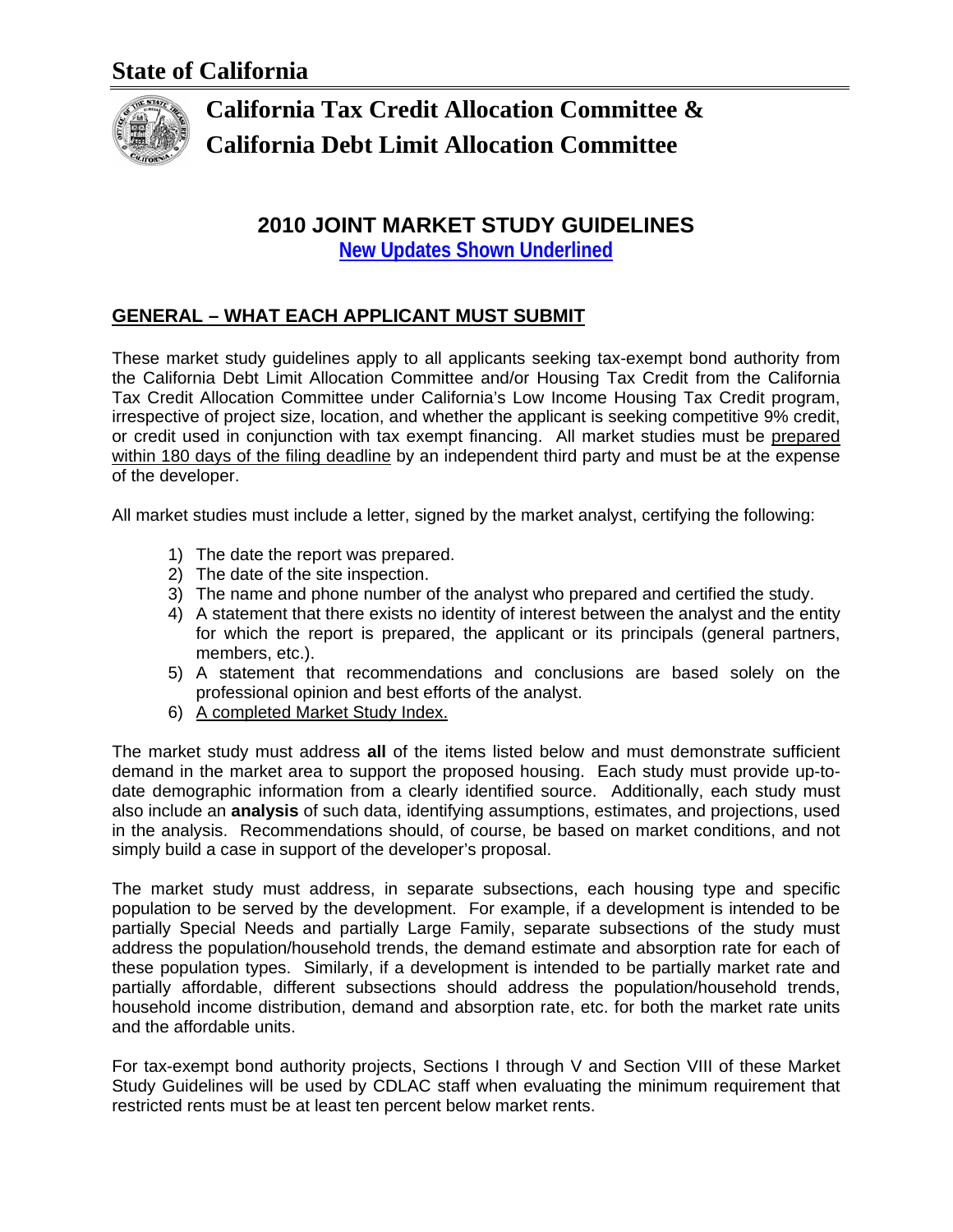## **I. EXECUTIVE SUMMARY AND CONCLUSIONS**

Each market study must include a concise summary of the data, analysis and conclusions, including the following:

- A. A concise description of the site and adjacent parcels, particularly neighborhood housing. The description must include the project's name, street address (if available), city, county, zip code and census tract number.
	- 1. If applicant is seeking 9% credits, and project consists of scattered sites, state if they are within a 5 mile diameter circle.
	- 2. If applicant is seeking tax exempt bond financing only or in conjunction with 4% credits, and the project consists of scattered sites, state if they are within a onemile diameter circle (5 mile diameter circle for "at-risk" projects).
- B. A brief summary of the project including the type of construction (new or rehabilitation), number of buildings, number and type of units, proposed rents and population served.
- C. A brief description of the market area, including a map delineating the market area.
- D. A precise statement of the analyst's opinion of Market Feasibility including the prospect for long-term performance of the property given housing, demographic trends and economic factors. The statement must include an estimate of the demand for each unit type in the expected year of market entry.
- E. A summary of market related strengths and/or weakness which may influence the subject development's marketability, including but not limited to, compatibility with surrounding uses, the appropriateness of the subject property's location, unit sizes and configuration, and number of units.
	- 1. Address whether or not the service amenities, on-site amenities, off-site amenities and their distance from the project are appropriate and sufficient for the market and the intended tenants. Include, if any, additional amenities that are available to tenants at an additional cost.
	- 2. Any site nuisances that have or may impact marketability of the project. Address whether the location's neighborhood characteristics and/or surrounding land uses attract or deter renters from moving to the site.
	- 3. Address physical barriers (i.e., railroad tracks, freeway, rivers, mountains, etc.), if any, and the affect on project marketability.
	- 4. Identify if there are single-family homes available for equal or less rent that could affect the marketability of these units.
- F. A summary of the rent comparables, including their distance from the project, population served, number of units by bedroom size, rent by unit size, service and on-site amenities.
	- 1. When making age or physical adjustments, the Market Analyst should physically walk the project, and speak to the management company to take into account the project maintenance, and/or the rehab/unit updating that has occurred on an ongoing basis over the years, or if it was a project-wide rehabilitation. A detailed narrative of the visit and findings, and contact information of the management company and the person whom the Analyst walked the property with, and gathered project site information from should also be included.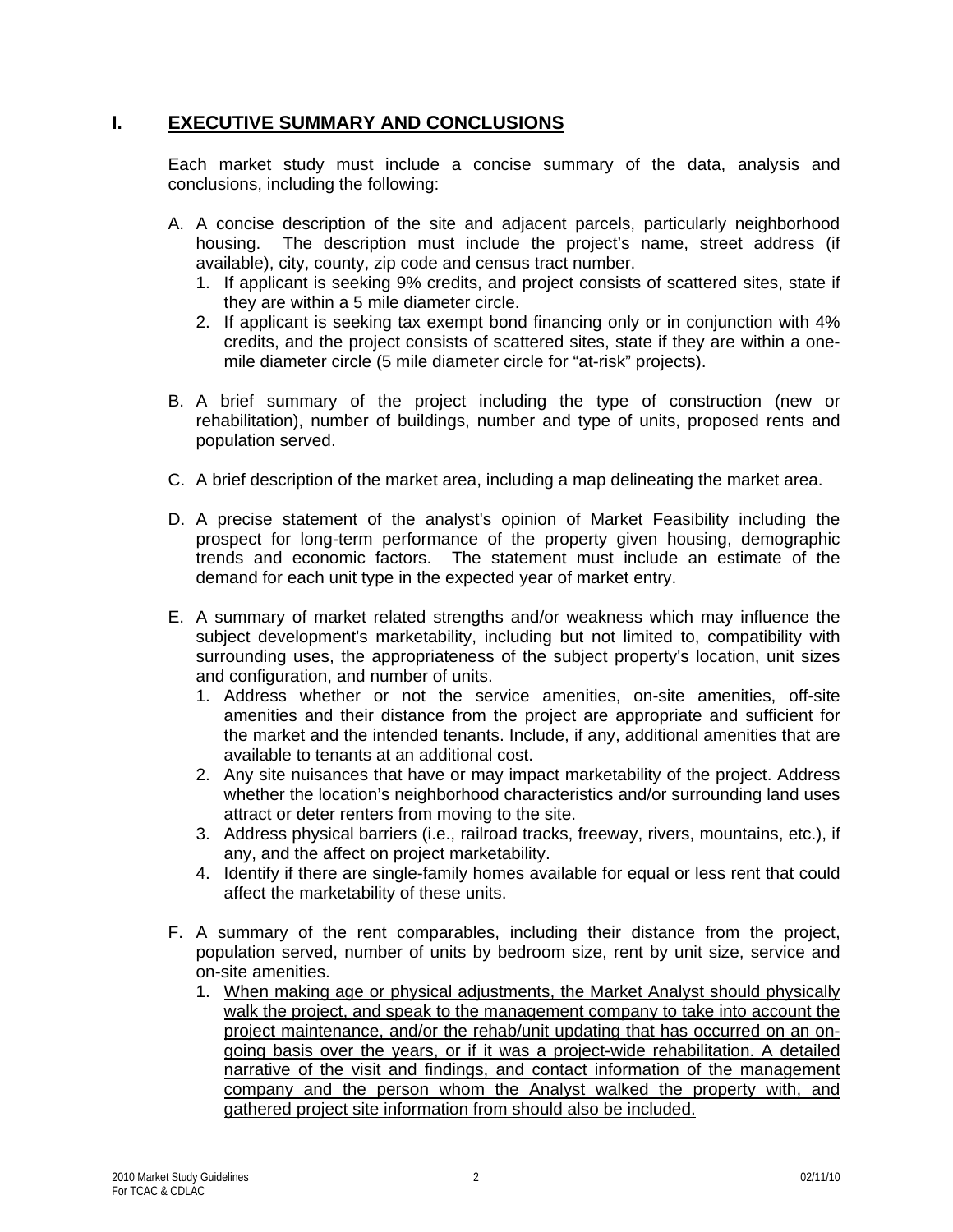- G. A summary of the existing and planned affordable housing developments in the market area including names, type of affordable project, whether existing or planned, distance from the proposed development, population served, number of units by bedroom size, rent by unit size and the service and site amenities.
	- 1. Include risks involved with competitive properties that may be ready to come online, be completed and/or available within six months before or after the subject property.
	- 2. Address declining population in PMA due to unusual conditions, businesses closing, etc.
- H. A precise statement of key conclusions reached by the analyst, supported by the data contained in the market study. These conclusions must include:
	- 1. A summary of positive and negative attributes and issues that will affect the property's performance and lease-up, points that will mitigate or reduce any negative attributes, and any recommendations and/or suggested modifications to the proposed project.
	- 2. An evaluation of the proposed development, given the target population and market conditions. This evaluation should include market justification for the proposed development, including the proposed rents by unit and population type, estimated absorption rate, and should further evaluate the proposed unit, development, and locational amenities given the market.
	- 3. An objective review of past, present, and future demographic and economic trends in the defined market area and include an estimate of how the proposed development will be integrated into the market area based on existing rental comparables and anticipated pipeline additions to the rental base.

# **II. PROJECT DESCRIPTION**

The market study must include a project description to show the analyst's understanding of the project at the point in time the market study is undertaken. The project description must include:

- A. Sponsor's name and the Development's Location (**including color photos**). A detailed description of the location including closest streets, number of acres, and a map indicating site configuration and contiguous land use and zoning.
	- 1. If applicant is seeking 9% credits, and project consists of scattered sites, state if they are within a 5 mile diameter circle.
- B. Total proposed project units and total tax credit units by: number of bedrooms and baths, income limit as a percent of Area Median Income (AMI), unit size in square feet, proposed rents, including income restrictions, proposed housing assistance and any special needs set-asides.
	- 1. Address the tenant paid utility schedule and source of that schedule, as well as the utilities expected to be paid by tenants and energy sources for tenant paid hot water, heat and cooking.
- C. Description of the project's Target Population and occupancy type (family, elderly, special needs, etc.).
- D. Whether the project will be a new construction, acquisition and/or rehabilitation.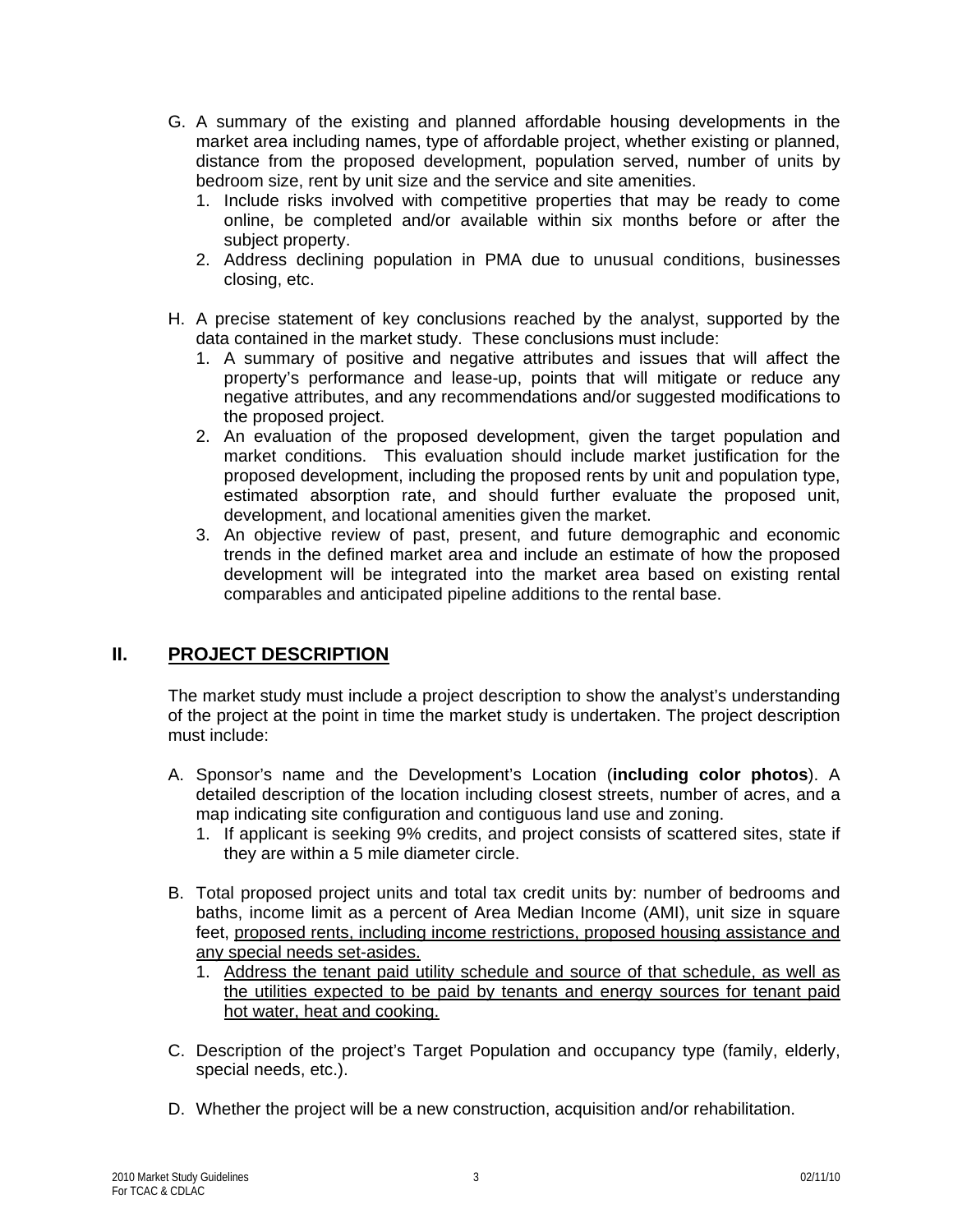- E. Developer's projected dates for construction start and completion, and start of preleasing.
- F. Description of: the number of buildings, design (walk-up, elevator, etc.), and number of stories, unit and common amenities, site amenities and parking.
	- 1. For rehabilitation or demolition of occupied housing proposals, current occupancy levels, operating expenses and rents being charged, identification of any existing assisted housing program at the property such as Section 8, Section 202, Section 811, BMIR, Section 236, etc., and tenant incomes.
	- 2. The status or date of architectural plans and name of the architect should be referenced.
	- 3. A copy of the floor plans and elevations should be included as an appendix to the report.

### **III. DELINEATION OF MARKET AREA**

Identify and define the geographic market area from which potential renters are expected to come. This section shall include the following:

- A. Definitions of the Primary (PMA) and Secondary (SMA) Market Areas (including a map which clearly delineates the areas) and an explanation of the basis for the boundaries of the PMA and SMA.
	- 1. Provide a written narrative detailing the rationale for the suggested PMA. This narrative should address any specific issues with the market area including the exclusion of nearby areas or justification for geographically large market areas.
		- a) The rationale should take into account demographic and socio-economic characteristics, target tenant population, political jurisdictional boundaries, natural boundaries, experience of nearby comparable developments, accessibility to mass transit or key transportation corridors and commute patterns, and market perceptions.
	- 2. Identification of the PMA and SMA boundaries by census tracts or blocks, jurisdictions, street names, or other geography forming the boundaries.
	- 3. Also define the larger geographic area in which the PMA is located (i.e. city, county, MSA, etc.).
	- 4. For rural projects, the defined PMA shall consider the relative draw of a town in comparison to its neighboring towns or cities. A rural PMA should not consist of large whole census tracts, except in rare circumstances, and should never include significantly larger more populous towns unless the analyst can provide evidence that the tenants will migrate to the subject location from the larger towns.
	- 5. Avoid overlapping markets. A market area too large will overstate demand for a proposed development. A market area that is too small may either understate demand by understating the number of potential, income qualified residents or overstate demand by excluding competitive existing or planned projects that are just outside the defined market area.
- B. A scaled for distance map of the suggested market area that identifies the proposed development, the comparable rental developments, and location amenities, including but not limited to the closest transportation linkages, shopping, schools, medical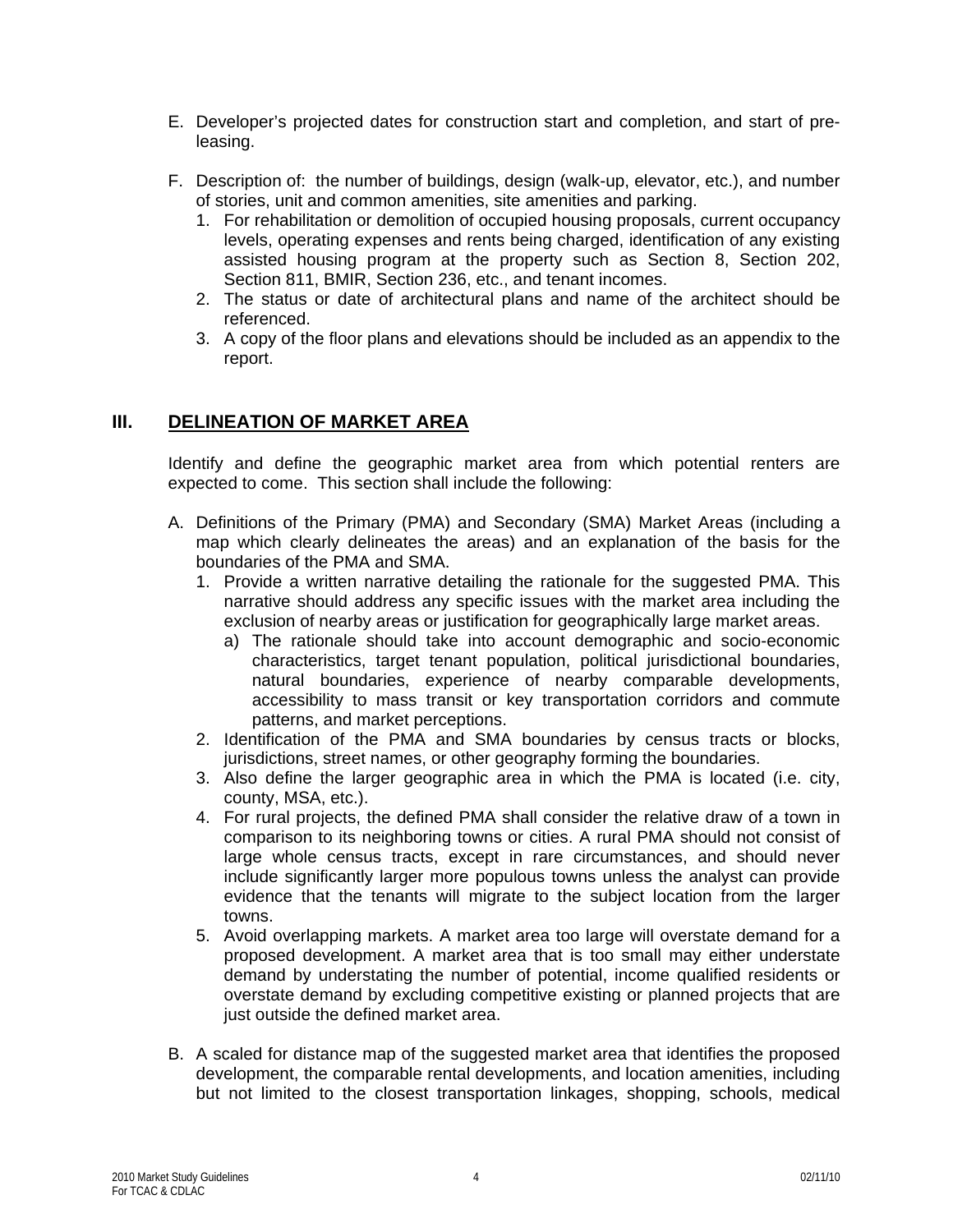services, public transportation, and other services such as libraries, community centers, banks, etc. In situations where it is not feasible to show all the amenity categories on a map, the categories, including their distance, may be addressed in the narrative.

- C. Description of the site characteristics including its size, shape, general topography and vegetation and proximity to adverse conditions.
- D. Photographs of the site and neighborhood.
- E. Description and evaluation of the visibility and accessibility of the site.
- F. Information or statistics on crime in the Primary Market Area relative to data for the overall area. Address any local perceptions of crime or problems in the Primary Market Area.

#### **IV. MARKET AREA ECONOMY**

For all proposals except elderly, provide data and analysis on the employment and economy of the PMA to give an understanding of the overall economic health of the PMA. List sources for the data and methodology for the analysis.

- A. Provide a description of employment by industry sector (numbers and percentages) for the PMA or smallest geographic area available that includes the PMA and compare the data to the larger geographic area, e.g. the city, county, labor market area, or MSA.
- B. List major employers in the PMA, the type of business and the number employed and compare the data to the larger geographic area (i.e. MSA, County, Secondary Market Area, etc.). Outline any anticipated expansions, contractions in their workforces, as well as newly planned employers and their impact on employment in the PMA.
- C. Show the historical unemployment rate for the last ten years (or other appropriate period) for the PMA and compare to the larger geographic area (i.e. MSA, County, Secondary Market Area, etc.). Provide total workforce figures and number and percentage unemployed.
- D. Show employment growth over the same period or a more recent, shorter period (last 5 years). Compare to the larger geographic area and to PMA household growth.
- E. Comment on trends for employment in the PMA in relation to the subject.
- F. If relevant, comment on the availability of affordable housing for employees of businesses and industries that draw from the PMA.
- G. Provide a breakdown of typical or mean wages by occupation.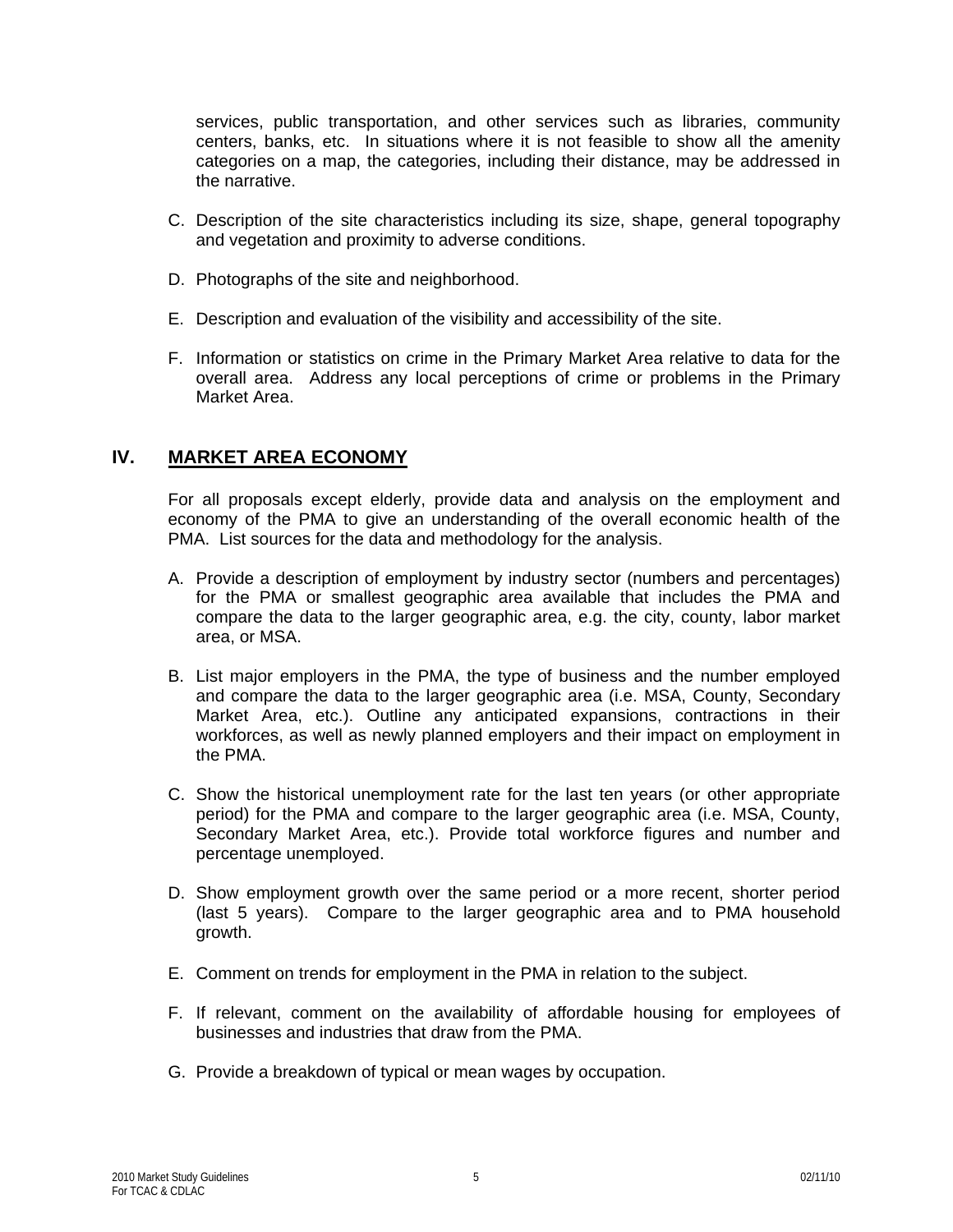- H. Relate the available employment to the project's target population.
- I. When available, provide commuting patterns for workers such as how many workers in the PMA commute from surrounding areas outside the PMA.

# **V. POPULATION, HOUSEHOLD AND INCOME TRENDS**

Provide the following demographic information for **both** the PMA and the SMA or minor civil division (city, village, township, etc.) in which the proposed project will be located. Projections must be prepared by one of the national proprietary data providers, for example, ESRI, Claritas, etc. U.S. Census data, unless current, is only acceptable as historical data. If the market analyst does not agree with these projections, an explanation of the reasons for the disagreement must be provided, along with substitute projections.

Population and households should be projected to the estimated time of market entry (generally two years from the year of application) and for five years from the year of application. For elderly proposals, data should be based on households that are most likely to need one of three types of senior-restricted housing: independent living ages 65 years plus, congregate care and assisted living ages 75 plus. Indicate the source for all data, provide a methodology for estimates and provide an analysis of trends indicated by the data.

#### A. Population Trends:

- 1. Total Population
- 2. Population by age group
- 3. Number of elderly and non-elderly
- B. Household Trends:
	- 1. Total number of households
	- 2. Household by tenure; that is, the number of owner and renter households by elderly and non-elderly
	- 3. Average household size
	- 4. Renter households by number of persons in the household
- C. Income Trends:
	- 1. Estimate of household incomes in \$5,000 or \$10,000 increments, by household size and by tenure. Elderly proposals should reflect the income distribution of elderly households only
	- 2. Provide the reasonable assumptions upon which the income projections are based

# **VI. DEMAND ESTIMATE:**

In calculating demand, the analyst shall use the applicable incomes and rents in the development's tax credit application. The estimated demand must be based upon current households and projected household growth. Assume that market rate households will spend up to 30% of their income for gross rent, and lower income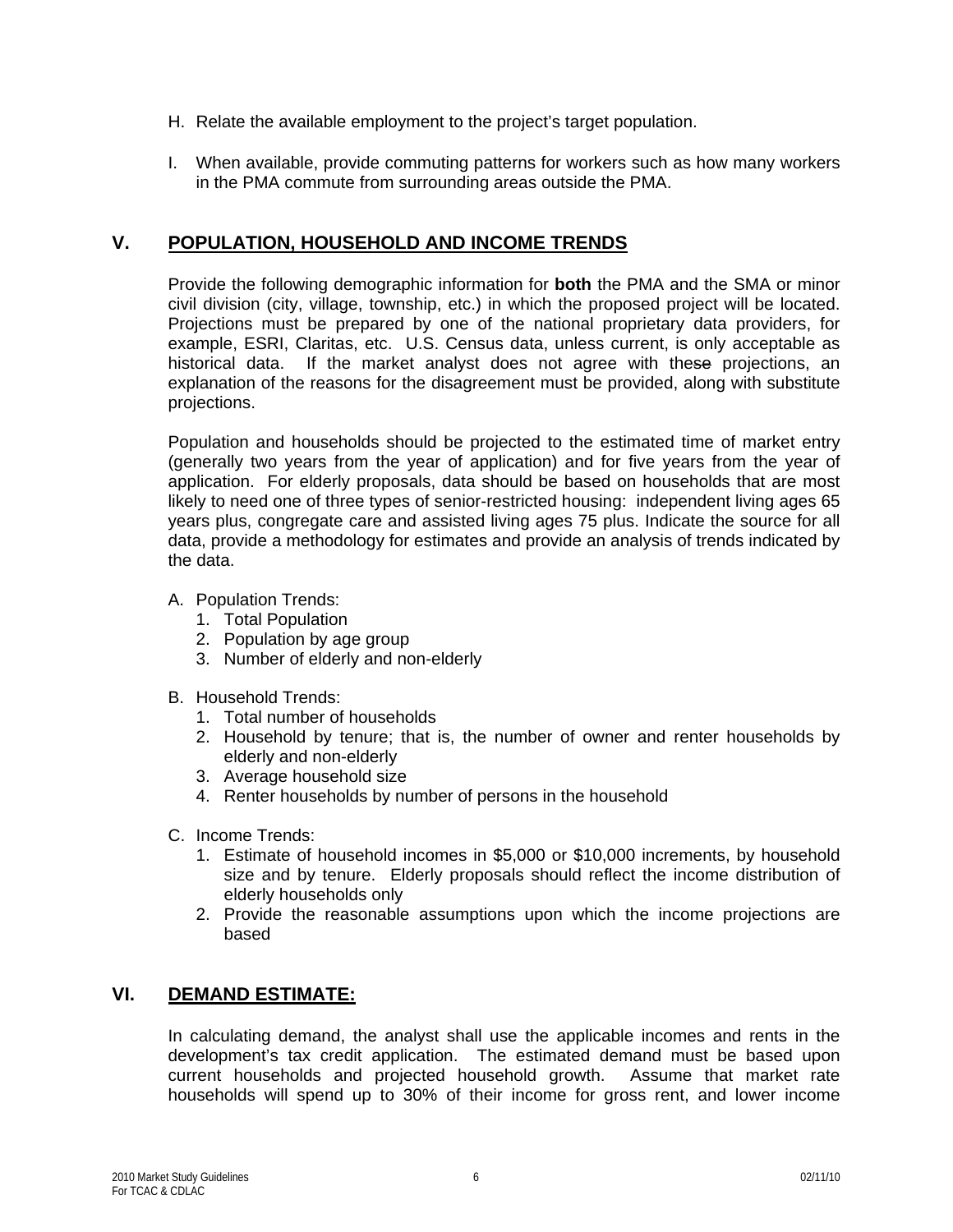households up to 40% for their gross rent. Demand should be calculated for each proposed rent level and each unit type (e.g., 1 bedroom/1 bath at 50% AMI, etc.). Income qualified households should not be double counted.

• Number of potential income qualified households in the PMA must contain a sufficient number of households who meet the occupancy restrictions of a proposed project, i.e., if a homeless project, only include the homeless population in the number of income qualified households.

Demand calculations may be performed for both the PMA and the SMA. However, only the demand from the PMA will be considered in meeting the requirement of showing adequate demand, unless an estimate of the proportion of renters moving into the PMA from outside of the PMA can be provided based on surveys of initial move-in renters of similar housing type projects. An outline of any survey(s) used to derive this estimate must be included in the Appendix.

Section A-C below is an **example** of a demand analysis. Reliable local sources are preferable to regional sources. *TCAC staff should be able to reconstruct your estimate of demand – step by step. The percentages used are for example only - market studies must use percentages based upon actual market data and/or other reliable sources.*

#### **A. Demand from Existing Households for a given bedroom size and rent level:**

| $\mathbf{1}$ . | Number of existing households for current year.                                                                                                                                                                                                                                             | 40,000                        |
|----------------|---------------------------------------------------------------------------------------------------------------------------------------------------------------------------------------------------------------------------------------------------------------------------------------------|-------------------------------|
| 2.             | Number of renters.                                                                                                                                                                                                                                                                          | $40,000 \times 30\% = 12,000$ |
| 3.             | Number of appropriate sized households.                                                                                                                                                                                                                                                     | $12,000 \times 33\% = 3,960$  |
| 4.             | Number of income-qualified renter households.                                                                                                                                                                                                                                               | $3,960 \times 18\% = 713$     |
| 5.             | Turnover rate. Turnover rates should be constructed<br>using identified, reliable data sources, and should<br>represent an estimate the percentage of renter<br>households that move in a given year for that tenant<br>type (senior, family, special needs, etc.) in that<br>proposed PMA. | $713 \times 35\% = 249$       |
| 6.             | Estimated annual demand from existing rental<br>households.                                                                                                                                                                                                                                 | 249                           |

#### **B. Demand from New Households:**

| 1. | Estimate the number of new, additional renter<br>households by the time the project enters the<br>market.                                                                                           | 200                    |
|----|-----------------------------------------------------------------------------------------------------------------------------------------------------------------------------------------------------|------------------------|
| 2. | Estimate the annual growth. This is the number of $\frac{1}{200}$ ÷ 2= 100<br>new households divided by the number of years<br>between the current household number and the<br>market entry number. |                        |
| З. | Number of appropriately sized households.                                                                                                                                                           | $100 \times 25\% = 25$ |
| 4. | Number of income-qualified renter households.                                                                                                                                                       | $25 \times 18\% = 5$   |
| 5. | Estimated annual demand from new households.                                                                                                                                                        | 5                      |

Total annual demand from existing and new renter households:  $249 + 5 = 254$ .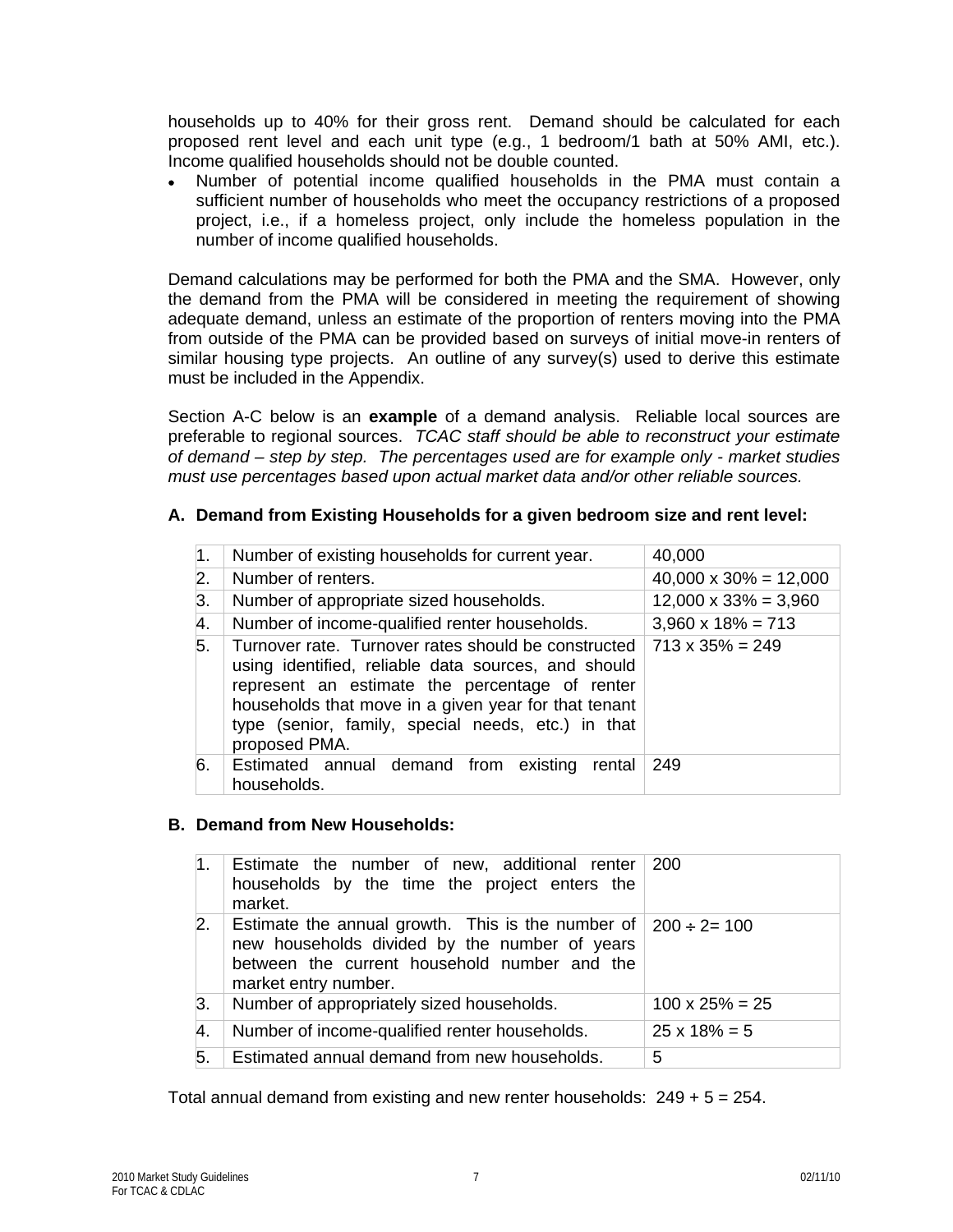#### **C. Demand from Commuters (Optional – for use when appropriate):**

Certain PMAs may show insufficient demand from calculations based on residents, specifically those with a combination of one or more of the following: 1) high-income resident population, 2) high housing costs and 3) a low renter population base (statewide, 43% of all households are renter households).

There are seven counties where these factors are prevalent: Santa Clara, San Mateo, San Francisco, Marin, Contra Costa, Alameda and Santa Cruz. There is anecdotal evidence to support the assertion that low-income housing projects in these counties, and possibly other similar smaller communities throughout California, have a substantial need and demand for low-income housing projects. For family or non-targeted units in these kinds of PMAs, the analyst may choose to include a calculation of demand from households where one or more wage earners live outside the PMA but commute into it for employment purposes. Staff will be the final arbiter regarding the appropriateness of using this demand model for a PMA.

| $\overline{1}$ . | Current Civilian Employment in the PMA.<br>Typically, employment by industry, including average or<br>median wage for that industry, in the PMA.<br>Suggested Sources: EDD, BLS, Commercial Data Providers.                                                                                                                                                                                                                                                                                                                              | 112,500 employees                                                                                                                              |
|------------------|------------------------------------------------------------------------------------------------------------------------------------------------------------------------------------------------------------------------------------------------------------------------------------------------------------------------------------------------------------------------------------------------------------------------------------------------------------------------------------------------------------------------------------------|------------------------------------------------------------------------------------------------------------------------------------------------|
| 1A.I             | Calculate Employment in PMA in Year of Market Entry<br>(Optional).<br>Base employment can be grown for a number of years<br>without the necessity of changing other assumptions.                                                                                                                                                                                                                                                                                                                                                         | $112,500 \times 1.03 =$<br>115,875 employees                                                                                                   |
| 2.               | Income Qualifying Employees.<br>Assume that employment<br>wage<br>distribution<br>is.<br>approximately normally distributed around the mean or<br>median within each industry.                                                                                                                                                                                                                                                                                                                                                           | $115,875 \times 25\% =$<br>28,969 employees                                                                                                    |
| 3.               | Income Qualifying Households.<br>Employment must be reduced to households.<br>Use<br>household or family data that shows number of<br>employed persons in households or families in the<br>county or statewide.<br>Suggested sources: Counting California, EDD.                                                                                                                                                                                                                                                                          | $28,969 \div 1.64 =$<br>17,664 households<br>$\div$ County # or $\div$ 1.58<br>Default for State<br>Average # of<br><b>Workers per Family)</b> |
| 4.               | Income Qualifying Commuter Households.<br>Only commuters with commute distances in excess of 8<br>miles will be prompted to move closer to a job. The<br>percentage factor used will represent those employed<br>within the PMA who commute more than 8 miles to<br>work. Commute time data can be used instead, with the<br>percentage of workers commuting more than 20 minutes<br>to work used instead.<br>Commercial<br>Data<br>Providers,<br>Suggested sources:<br>Local<br>Transportation Agencies, Local Government Associations. | $17,664 \times 55\% =$<br>9,715 households                                                                                                     |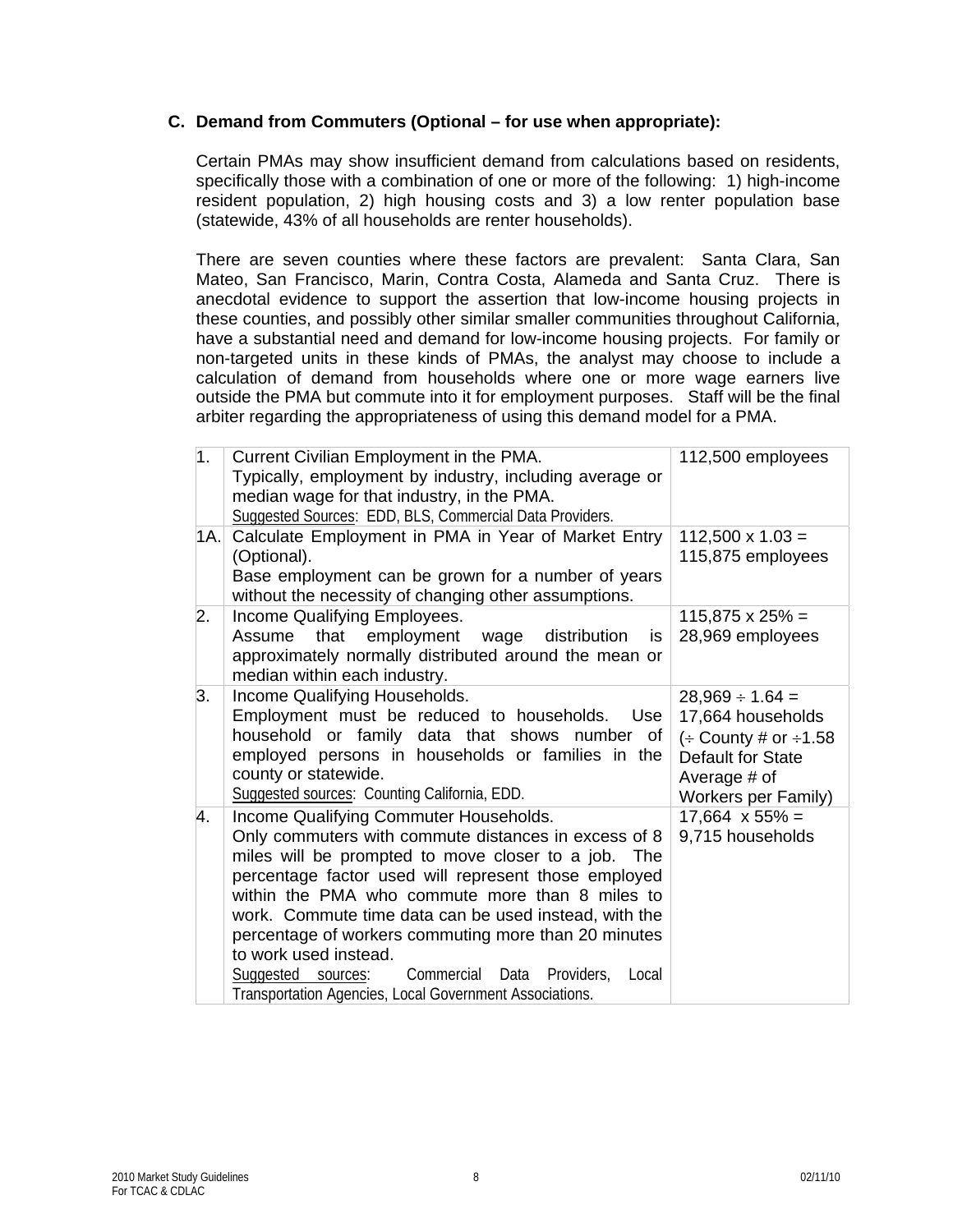| 5.          | Income Qualifying Commuter Renter Households.<br>Only renters will move into low-income multi-family<br>rental housing. Develop an appropriate renter<br>proportion for the commuting population given the time<br>and distance they commute.<br>Suggested Sources: Employee surveys in the PMA, outlying<br>Secondary Market Area (SMA) renter propensity.                                | $9,715 \times 40\% = 3,886$<br>households      |
|-------------|--------------------------------------------------------------------------------------------------------------------------------------------------------------------------------------------------------------------------------------------------------------------------------------------------------------------------------------------------------------------------------------------|------------------------------------------------|
| 6.          | Size of Qualifying Households.<br>Unless another mix of household sizes can be justified,<br>assume the same mix as used to calculate demand from<br>resident households.                                                                                                                                                                                                                  | $3,886 \times 33\% = 1,282$                    |
| $7_{\cdot}$ | Annual Demand from Income Qualifying Commuter $1,282 \times 25\% = 320$<br>Renter Households.<br>There is no relationship between commute distance/time<br>and the likelihood of moving. Develop an appropriate<br>turnover rate for the commuting population given the<br>time and distance they commute.<br>Suggested Sources: Outlying Secondary Market Area (SMA)<br>turnover rate(s). | (25% Conservative<br>Default Turnover<br>Rate) |

The market analysis may also include the results of tenant surveys of existing lowincome housing projects to support the assertion of demand from commuter households.

#### **D. Special Needs Projects:**

For projects targeting special needs populations, in cases where target tenant population data is unavailable, demand may be shown through estimated annual referrals of federal, state, local or nonprofit social services agencies that serve the target population within the PMA. This evidence must include certified, written estimates from the appropriate service provider(s) of the annual referrals, and an estimate of the proportion of those referrals the agency believes will meet the project's income qualifications.

Analysts should not use a general occupancy or family occupancy model for special needs projects.

#### **E. Senior Projects:**

For projects targeting senior populations, demand estimates may be bolstered by evidence showing potential demand from sources not accounted for in subsections A and B of this section. Additional sources of demand for senior units may include the following:

1. Assuming a wider income band due to a higher proportion of income being used for rent. Analysts may assume up to 50% of income for gross rents to determine income bands for all unit sizes and all AMI income targets. Such wider bands may not overlap in order to avoid double-counting/over-counting senior households. Housing choice vouchers arguably further increase the potential income bands, however, voucher rental assistance should not be assumed, and broader income banding based on rental assistance should only be used in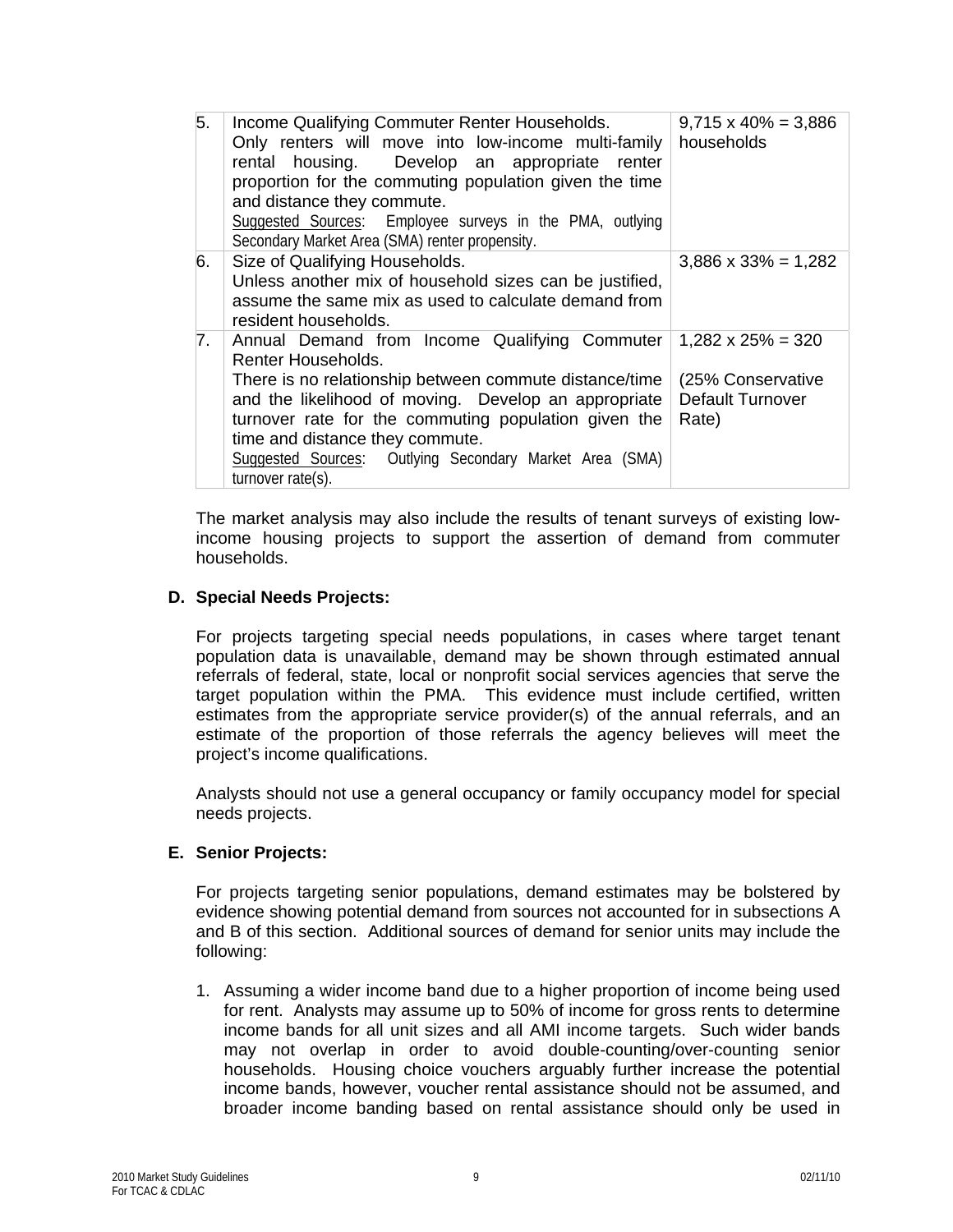cases where the project in question has a project-based rental assistance contract.

- 2. Age 55-64 households. This source of demand is only appropriate if the applicant (not just the Market Analyst) indicates that the project will specifically target senior households within these age ranges. The project in question must have appropriate amenities, and should be located specifically to attract younger senior households. TCAC will require additional information from applicants who rely on demand from this source to show adequate demand for their project, including but not limited to, evidence of a marketing plan designed specifically to target senior households age 55-64.
- 3. Home owning seniors moving to rental projects. The additional demand for senior affordable rental units must be shown in a manner similar to that outlined in subsection A of this section:

| a)                | Number of existing households for current year.                                                                                                                                     | 40,000                        |
|-------------------|-------------------------------------------------------------------------------------------------------------------------------------------------------------------------------------|-------------------------------|
| b)                | Number of senior homeowner households.                                                                                                                                              | $40,000 \times 30\% = 12,000$ |
| $\vert c \rangle$ | Number of appropriate sized households.                                                                                                                                             | $12,000 \times 33\% = 3,960$  |
| d)                | Number of income-qualified renter households.                                                                                                                                       | $3,960 \times 18\% = 713$     |
| $\vert e \rangle$ | Conversion rate. (Using identified, reliable data<br>sources, estimate the percentage of senior<br>homeowner households that move into affordable<br>rental units in a given year.) | $713 \times 5\% = 36$         |
| f)                | Estimated annual demand from existing senior<br>homeowner households.                                                                                                               | 36                            |

The critical factor in demonstrating this source of demand is a credible conversion rate. Evidence supporting the assumed conversion rate must include lease-up data from other senior projects in similar circumstances, i.e., data from rural affordable projects in California supporting the provided conversion for a rural affordable project, etc. Conversion rates based on aggregate data that does not distinguish between rural, suburban or urban projects, market-rate or affordable projects, or projects in step-up verses step-down markets, will not be accepted.

- 4. Relocation of seniors living outside the PMA by their adult children living within the PMA. This source of demand is extremely difficult to quantify, however, the Market Analyst may argue for a diminution in the units that must be filled by demand from within the PMA. Evidence supporting the assumed relocation rate must include lease-up data from other senior projects in similar circumstances, i.e., data from rural projects in California supporting the provided relocation rate for a rural project, etc. Relocation rates based on aggregate data that does not distinguish between rural, suburban or urban projects, market-rate or affordable projects, or projects in step-up verses step-down markets, will not be accepted. Using relocation rates as an alternative source of demand for affordable senior projects is most appropriate for projects in more affluent urban and suburban areas.
- 5. Migration of seniors from outside of the PMA to the project. Similar to the relocation of seniors by adult children living within the PMA, this source of demand is extremely difficult to quantify, however, the Market Analyst may argue for a diminution in the units that must be filled by demand from within the PMA.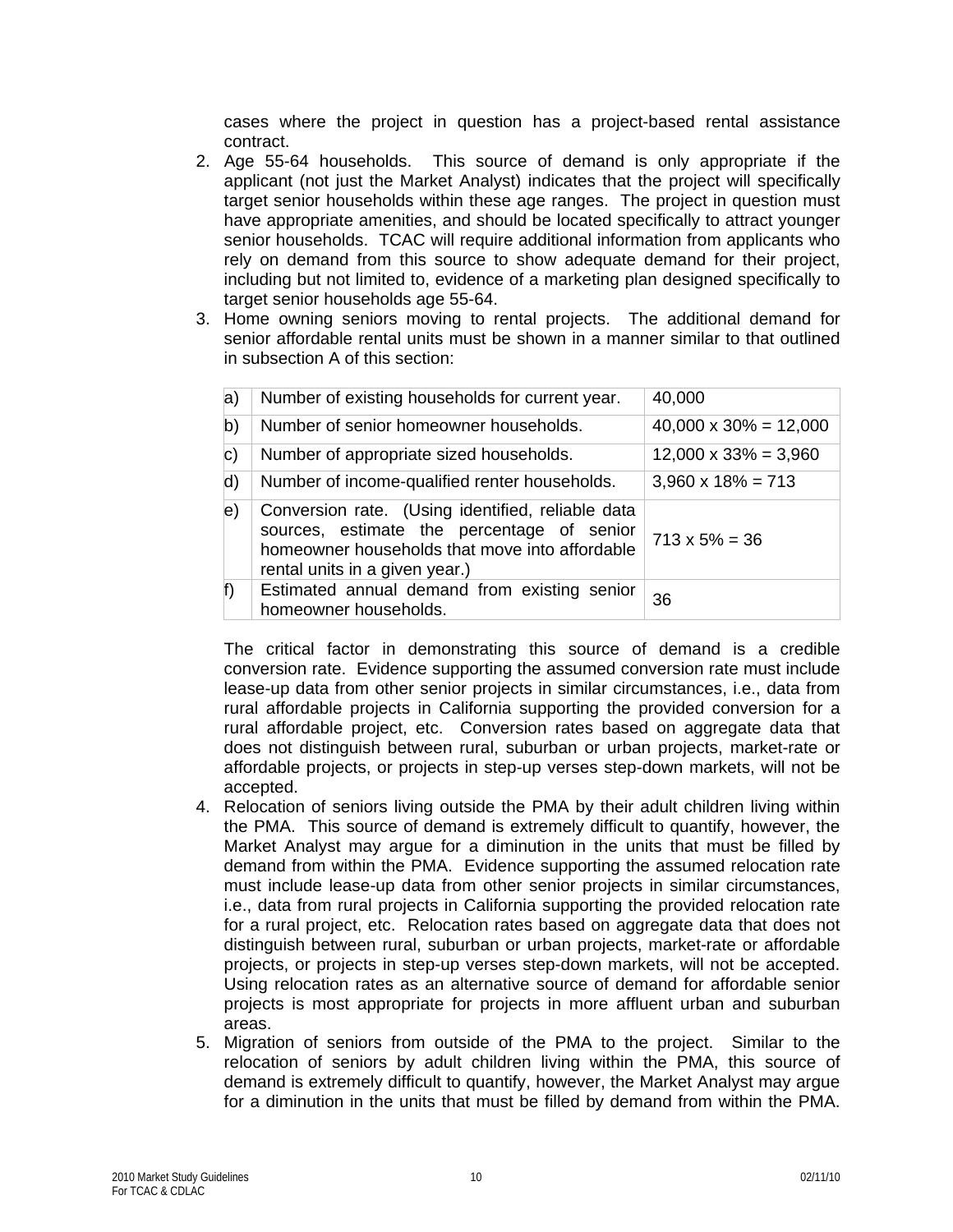Evidence supporting the assumed migration rate must include lease-up data from other senior projects in similar circumstances, i.e., data from rural projects in California supporting the provided migration rate for a rural project, etc. Migration rates based on aggregate data that does not distinguish between rural, suburban or urban projects, market-rate or affordable projects, or projects in step-up verses step-down markets, will not be accepted. Using a migration rates as a source of demand for affordable senior projects is most appropriate for projects in step-up markets.

6. Pent-up demand from seniors living in extended families. Data on the number of seniors living in extended family households is available through the Census, and therefore may be available through many data providers. Analysts must provide sufficient evidence to support any turnover assumptions used to calculate expected demand from seniors living in extended families. This is arguably the most difficult source of additional demand to quantify, and likely only appropriate to certain PMAs.

#### **F. Analysis.**

For all but Special Needs Projects, the demand analysis must include:

- 1. A detailed analysis of the income levels of the potential tenants for the proposed units. The analysis must state and provide support for the minimum household income used for total housing expenses to set the lower limit of the targeted household income range.
- 2. A calculation of annual demand in the projected year of market entry for each unit size and rent level as outlined in A-C above.
- 3. A calculation of the annual demand, or reduction in units to be filled though PMA demand, as outlined in D-E above.
- 4. A calculation of the Capture Rate for each Income Limit in the subject property incorporating any other regulatory agency restrictions such as age, income, living in Substandard Conditions, renters versus home owners, household sizes, etc. For rehabilitation projects, the calculated Capture Rate may be based on the estimated number of units that will be normally vacant due to turnover plus the number of units that the existing tenants will be required to vacate for failing to income qualify for a unit, during the year the project is projected to be placed in service.
- 5. A calculation of the Penetration Rate. For rehabilitation projects, the calculated Penetration Rate may be based on the estimated number of units that will be normally vacant due to turnover plus the number of units that the existing tenants will be required to vacate for failing to income qualify for a unit, during the year the project is projected to be placed in service.
- 6. A projection of, and explanation for, any future changes in the housing population within the PMA.
- 7. Identification of risks (i.e. competitive properties which may come on line at the same time as the subject property; declining population in the PMA, etc.), unusual conditions and mitigating circumstances.
- 8. Documentation and descriptions that show the methodology for calculations in the analysis section and relate the conclusions to the data.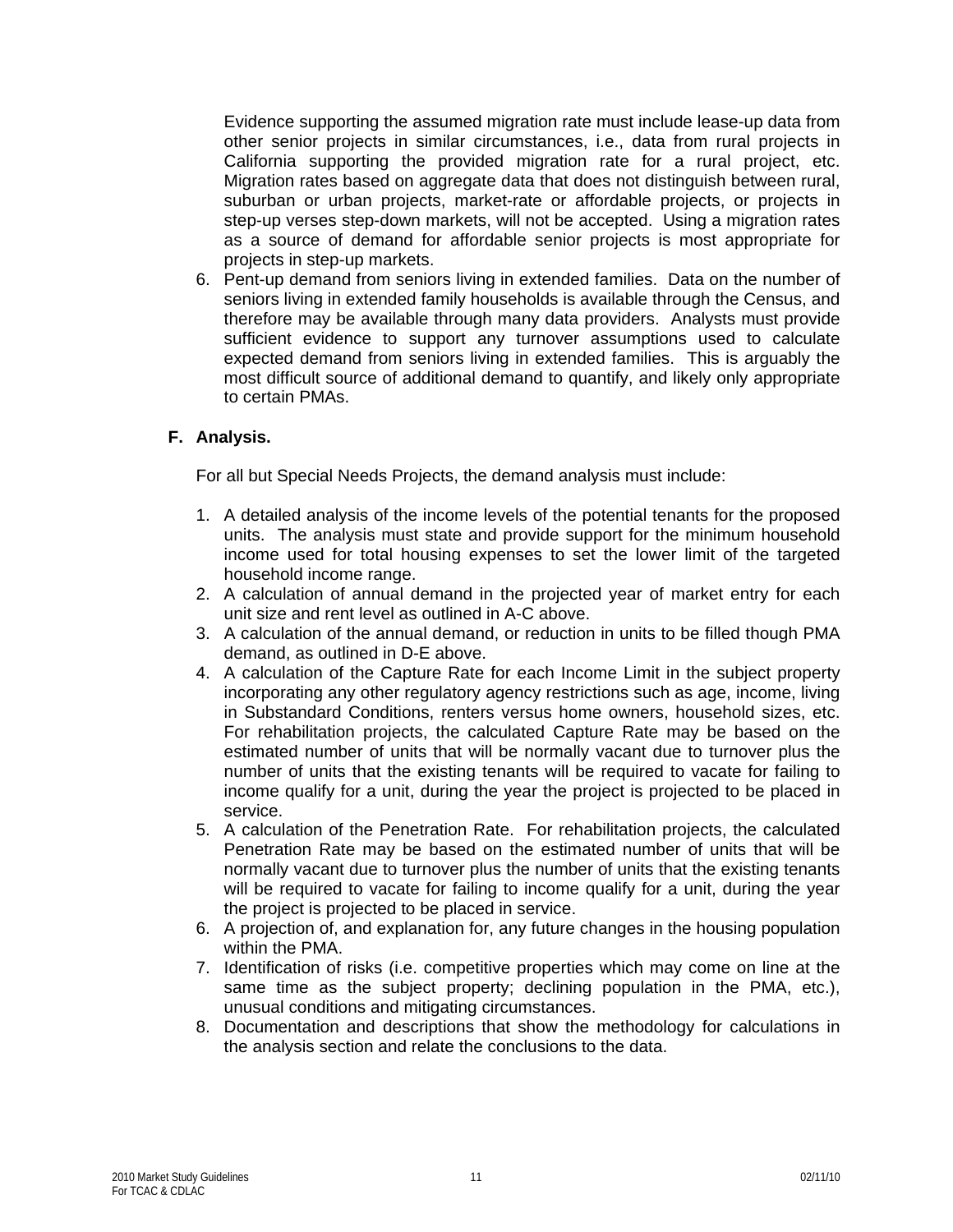### **VII. ABSORPTION RATE:**

The market study should define and justify the Absorption Rate for the subject property. The Absorption Period is considered to start as soon as the first units are released for occupancy. The analysis must provide an estimate of the time required to reach 95% occupancy. The Absorption Rate determination should consider, but is not limited to, such factors as the overall estimate of new household growth, the available supply of competitive units, observed trends in absorption of comparable units, and the availability of subsidies and rent specials. The month leasing is assumed to begin should accompany all absorption estimates.

- SRO and Special Needs must be 90% occupied within six months. If the property is over 150 units, must reach 90% occupancy within one year.
- Large Family projects must be 95% occupied within six months. If the property is over 150 units, must reach 95% occupancy within one year.
- All Senior projects must be 95% occupied within 1 year.

# **VIII. COMPETITIVE RENTAL MARKET:**

Provide information on other multifamily rental housing in the Primary Market Area (PMA) and any rental housing proposed to be developed in the PMA. This section of the market study should include:

#### **A. Market Rate Comparables:**

- 1. Identify what market rate developments are currently available to serve the target market in the PMA, and provide sufficient information on existing developments to allow a reviewer who is unfamiliar with the PMA to understand the current market conditions.
- 2. At least three (3) market-rate rental properties within one mile (or, in the case of projects where market rate rental properties do not exist within one mile, within the PMA) of the subject property, should be included in the market analysis. Projects closest to the subject and projects in similar markets must be included in the analysis, and should be chosen over projects similar in age and amenities but more distant from the project in deriving an achievable market rent.Those more distant projects similar in age and amenities may also be used in conjunction with projects in close proximity to the subject in deriving an achievable market rent.
- 3. The analysis should include information on all rental developments that can be considered currently available to serve the target population in the PMA as well as planned rental developments in the PMA that could also serve the target population and are expected to be placed in service during the two years following the year of the project's application to TCAC or CDLAC, whichever is the later. The analysis should assess the impact of the proposed development on existing and planned market rate rental housing.
- 4. A 10-year (or other appropriate period) history of building permits in the PMA, if available, by housing type and comments on building trends in relation to household trends.
- 5. For rural projects, analyze the availability and cost of purchasing a single-family home and/or mobile home in comparison to paying the subject property rent.
- 6. For rehabilitation projects, analyze the market rate rents based on market-rate projects that have similar locations, designs and amenities as the current project.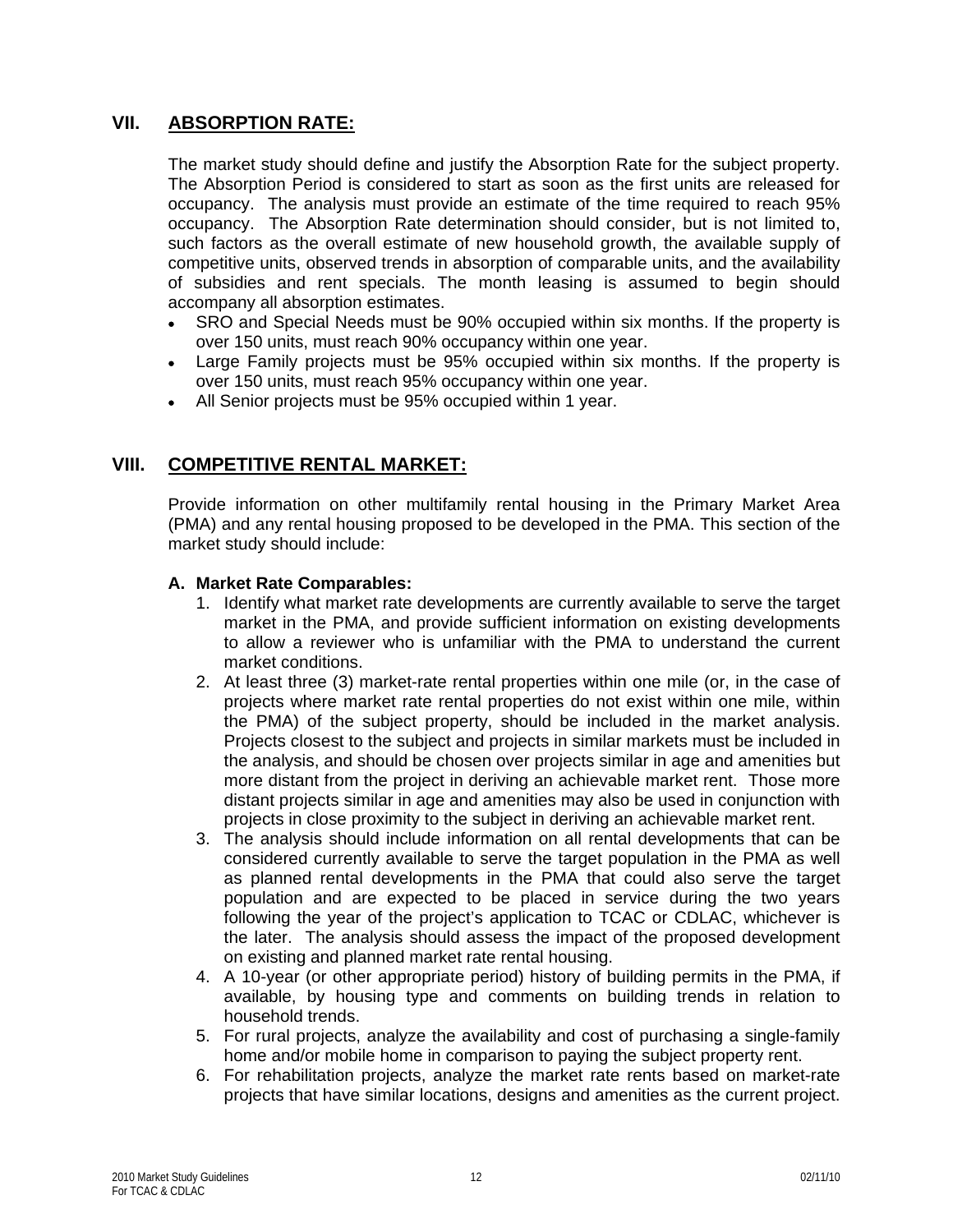Do not assume a substantial increase in quality and achievable market rent post rehabilitation without specifically outlining how the project's quality will increase sufficient to warrant the increase in achievable market rent.

#### **B. Existing and Planned Affordable Housing Comparables:**

- 1. Provide a list of existing or planned affordable housing developments in the PMA. Where possible, provide the design type, target population, unit mix and income levels to be served.
- 2. Assess the impact of the proposed development on existing and planned affordable housing. The analysis should include a consideration of the age of existing affordable units, amenities offered as compared to those proposed at the subject development, and whether there is sufficient market demand (i.e., demand is greater than or equal to projected supply) for the existing affordable housing and the proposed affordable housing.

### **C. Rent Comparability Matrix:**

A separate rent comparability matrix must be completed for each unit type (SRO, Studio, One-Bedroom, etc.) in a project, for both market rate and affordable housing comparables (i.e., for a project with one-, two- and three-bedroom units, six rent comparability matrices must be completed). Each rent comparability matrix must include three or more comparable projects, within one mile of the subject property, unless the market analyst certifies that fewer than three projects containing the unit type in question exist within the PMA.

- 1. The rent comparability matrix must demonstrate that the proposed tenant paid rents for each tax credit and/or tax-exempt bond financed unit type in the proposed development will be at least 10% below rents for the same unit types in the comparable market rate rental properties, and the units value ratio (\$/SF) will be at or below the values for the same unit types in the comparable rental properties.
- 2. In rural areas lacking sufficient three and four bedroom market rate rental comparables, the rent comparability matrix must show that in comparison to three and four bedroom single-family rentals, the tax credit rents and tax exempt bond rents will be at least 20% below rents for these single family homes, and the units value ratio (\$/SF) will be at or below that of single family homes.
- 3. A minimum of three projects used to demonstrate that the subject meets these requirements must be within one mile of the subject, unless the analyst can certify that no multifamily rentals with similar unit sizes exist within a one-mile radius.
- 4. All of the listed characteristics of the subject project and comparable projects must be addressed. Additional characteristics of a project may be considered but must be justified in the body of the analysis.
- 5. The rent comparability matrix file (in Excel format) is available on the TCAC and CDLAC websites.

#### **C(1). Instructions for Completing the Rent Comparability Matrix:**

- a) Prepare a separate matrix for each low-income unit type (SRO, studio, one-bedroom, etc.).
- b) Note all of the various characteristics of the subject property. Consider only those amenities that are appropriate to ALL of the units of a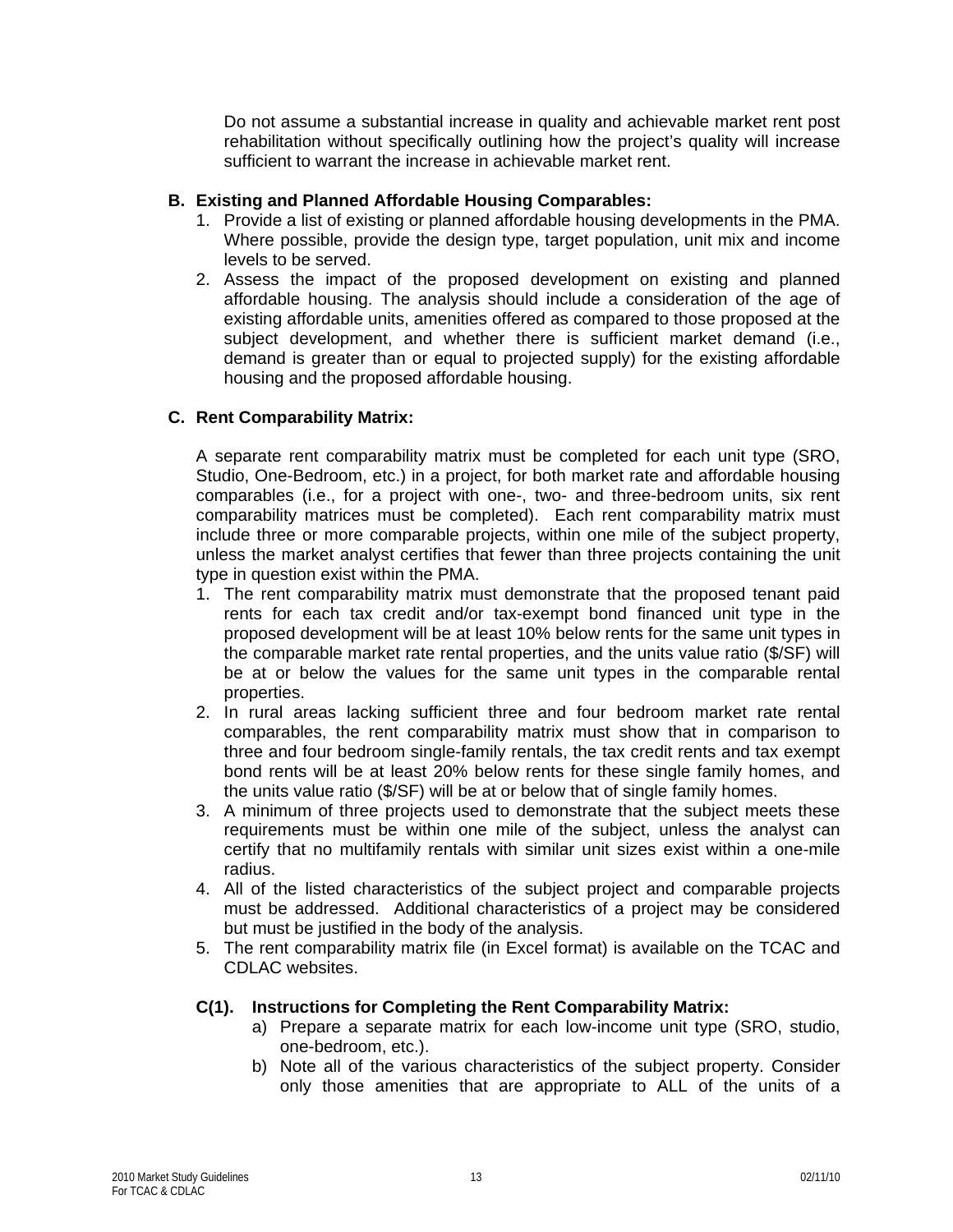particular type. For the purposes of meeting the 10% below market rate requirement, use the highest rent units for each of the project's unit types.

- c) Comparable projects should be entered beginning with the closest to the most distant from the project. Note the appropriate characteristics for each of the comparables. If appropriate, assign a value to the differences in characteristics between the comparable and the subject project.
	- (i) if the comparable is inferior to the subject on a particular characteristic, adjust the comparable upward. If the comparable is superior to the subject, adjust the comparable downward. The result should be a determination of what rent the comparable could obtain if it were more similar to the subject. Not all characteristics will affect rents. Make adjustments only for differences in characteristics that would affect the amount of rent tenants in the subject's market area are willing to pay;
	- (ii) create different entries for similar unit types with different rents or amenities in a comparable.

#### **C(2). The analysis and text accompanying the rent comparables matrix must:**

- a) Include a list of ALL considered properties.
	- (i) address the following: name and address of the project, number of units, name and phone number of the person and/or management company contacted, tenant type (i.e., Senior or Large Family), and where the Analyst gathered the information from, i.e., site visit, website, or another source.
- b) Include color photos of each property.
- c) Include a map identifying the location of each property in relation to the subject
- d) Identify those projects the analyst considers the best comparables, including a narrative as to why these comparables were chosen for the project. Please note: comps that exceed 10% above the Adjusted Rent/Base Rent, must be thoroughly justified and explained (refer to the last row of the Rent Comparability Matrix).
	- (i) when necessary to use comps outside 1 mile, explain why projects with similar unit type and bedroom count within 1 mile were not used/considered a comp.
- e) Explain why each adjustment was made *and* how the dollar value of the adjustment was derived.
- f) Explain and justify the inclusion of any additional characteristics in the matrix. These additional characteristics should consist of services and amenities. Characteristics that are primarily esthetic in nature should not be included.
- g) Include a tenant profile as well as additional information related to households on a waiting list if the proposed development represents an additional phase of an existing housing development.
- h) Provide the target population, type of design, number of units, unit configuration, rent concessions, rent structure and rent increase or decrease trends for the proceeding three years.
- i) Provide an estimate of the Market Vacancy Rate for the PMA rental housing stock by population served (i.e. market rate, Low Income Housing Tax Credit, and Project Based Rent Assistance) and type of occupancy (i.e. family, seniors, special populations) and unit size.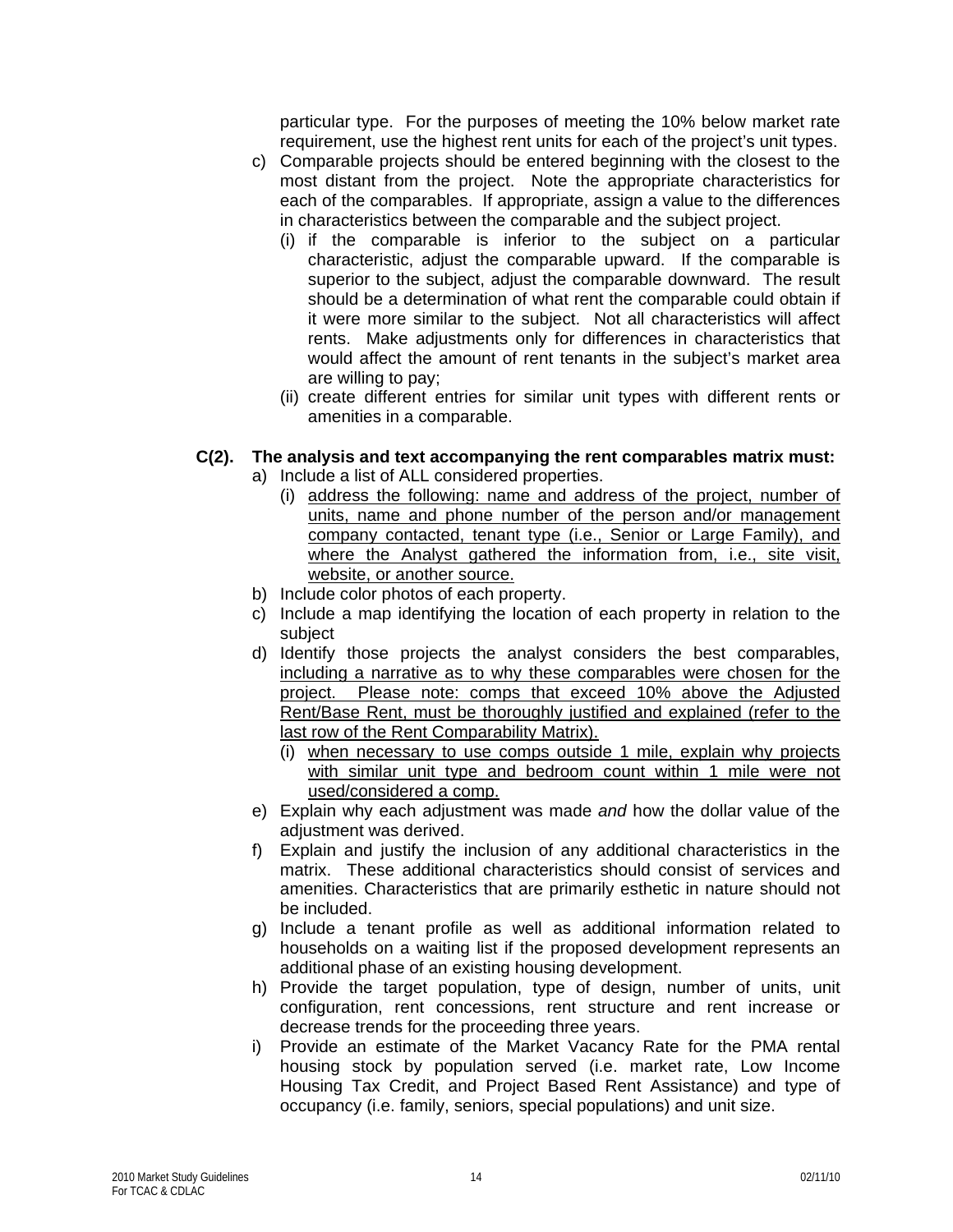- j) Provide the estimated date of market entry and any other relevant market analysis information for developments in the planning or construction stages. If there are no developments in the planning stages or under construction, a statement to that effect must be provided.
- k) Derive an achievable market rent for the subject property and quantify and discuss Market Advantage, or disadvantage, of the subject and impact on Marketability.

# **IX. APPENDICES**

The Appendices of the analysis shall include:

- 1. A bibliographical list of the data sources used in the market study.
- 2. The demographic reports used for the study.
- 3. A utility allowance schedule.
- 4. A resume describing the Market Analyst's experience and background, which must be provided with each market study.
	- a) The Market Analyst must also include the following:
		- (i) the number of market studies the Market Analyst has prepared in which this project would have been included in that previously prepared market study PMA;
		- (ii) the number of times, approximately, the Market Analyst has done a physical inspection in which this project would have been included in that previously prepared market study PMA.
- 5. A copy of the floor plans and elevations.
- 6. A completed checklist (Market Study Index) referencing all components of the market study.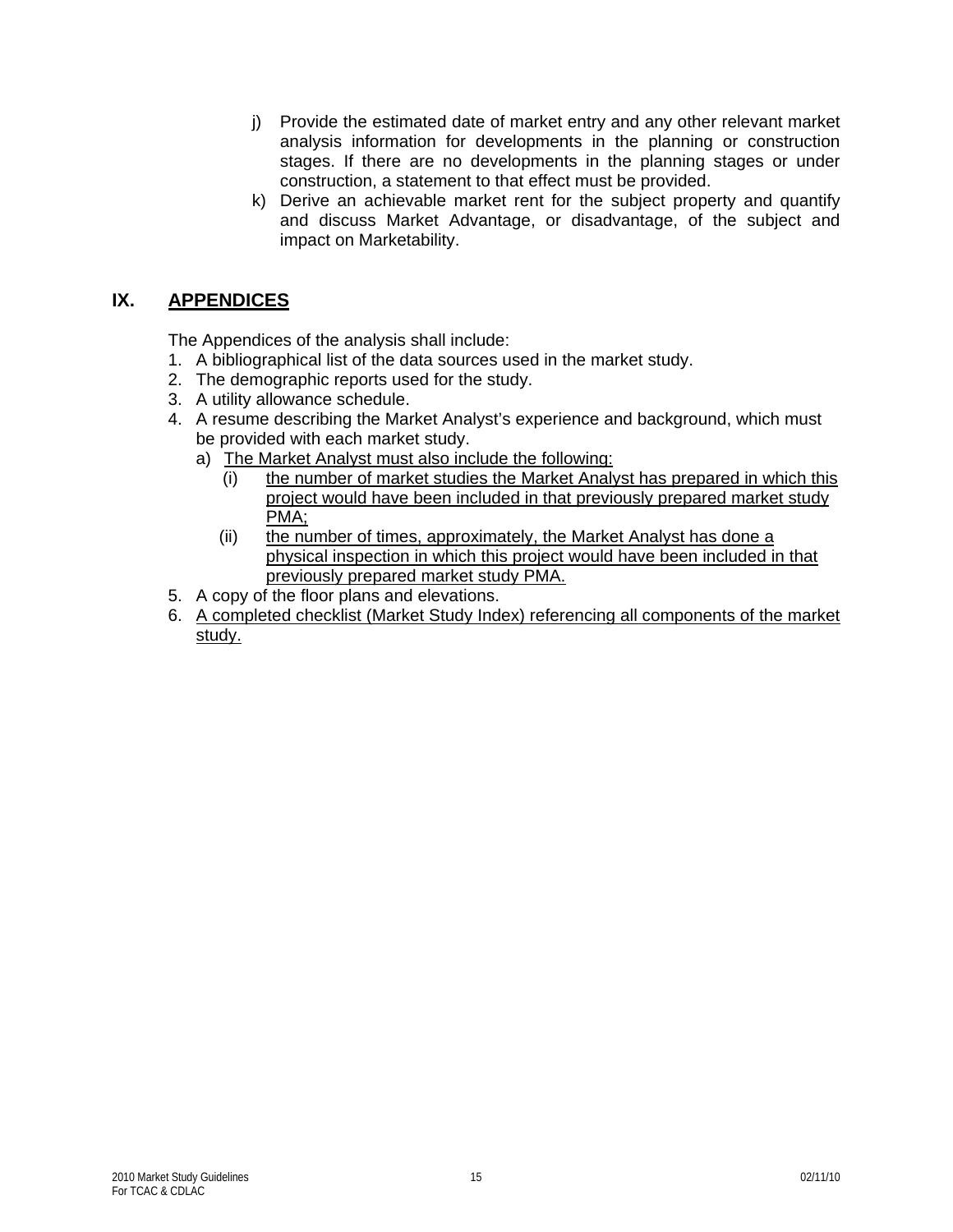# **APPENDIX A: MARKET STUDY TERMINOLOGY**

| Terminology            | Definition                                                                       |
|------------------------|----------------------------------------------------------------------------------|
| <b>Absorption</b>      | The period of time necessary for a newly constructed or renovated property       |
| <b>Period</b>          | to achieve the Stabilized Level of Occupancy. The Absorption Period begins       |
|                        | when the first temporary or permanent certificate of occupancy is issued         |
|                        | and ends when the last unit needed to reach the Stabilized Level of              |
|                        | Occupancy has a signed lease. Assumes a typical pre-marketing period,            |
|                        | prior to the issuance of the certificate of occupancy, of about three to six     |
|                        | months. The month leasing is expected to begin should accompany all              |
|                        | absorption estimates.                                                            |
| <b>Absorption</b>      | The average number of units rented each month during the Absorption              |
| Rate                   | Period.                                                                          |
| <b>Amenity</b>         | Tangible or intangible benefits offered to a tenant at no fee (with the          |
|                        | exception of day care), typically on-site recreational facilities or planned     |
|                        | programs, services and activities.                                               |
| <b>Annual</b>          | The total estimated demand present in the market in any one year for the         |
| <b>Demand</b>          | type of units proposed. Annual demand estimates factor in tenure, tenant         |
|                        | age, income restrictions, family size and turnover.                              |
| <b>Area Median</b>     | 100% of the gross median Household income for a specific Metropolitan            |
| <b>Income or AMI</b>   | Statistical Area, county or non-metropolitan area established annually by        |
|                        | HUD.                                                                             |
| <b>Assisted Living</b> | These projects are typically referred to as "residential care" or "intermediate  |
|                        | care" facilities and provide a continuum of living and personal care services.   |
| <b>Basic Rent</b>      | The minimum monthly rent that tenants who do not have rental assistance          |
|                        | pay to lease units developed through the USDA-RD Section 515 Program,            |
|                        | the HUD Section 236 Program and HUD Section 223(d)(3) Below Market               |
|                        | Interest Rate Program. The Basic Rent is calculated on the rent required to      |
|                        | operate the property, maintain debt service on a subsidized mortgage with a      |
|                        | below-market interest rate, and provide a return on equity to the developer      |
|                        | in accordance with the regulatory documents governing the property.              |
| <b>Capture Rate</b>    | The percentage of age, size, and income qualified renter Households in the       |
|                        | Primary Market Area that the property must capture to achieve the                |
|                        | Stabilized Level of Occupancy. The Capture Rate is calculated by dividing        |
|                        | the total number of units at the property by the total number of age and         |
|                        | income qualified renter Households in the primary market area. See               |
|                        | Penetration Rate for rate for entire market area.                                |
| Comparable             | A market-rate or Affordable Housing property that is representative of the       |
| <b>Property</b>        | rental housing choices of the subject's Primary Market Area and that is          |
|                        | similar in construction, size, amenities, or age.                                |
| <b>Concession</b>      | Discount given to a prospective tenant to induce the tenant to sign a lease.     |
|                        | Concessions typically are in the form of free rent for a specific period of      |
|                        | time.                                                                            |
| Congregate             | Senior-restricted projects that are characterized by independent living units,   |
| Care                   | coupled with a continuum of resident services. Resident services can             |
|                        | include, but are not limited to, providing one or more meals per day,            |
|                        | housekeeping assistance, linen service, 24-hour security and transportation      |
|                        | service.                                                                         |
| <b>Contract Rent</b>   | The actual monthly rent payable by the tenant, including any rent subsidy        |
|                        | paid on behalf of the tenant, to the owner, inclusive of all terms of the lease. |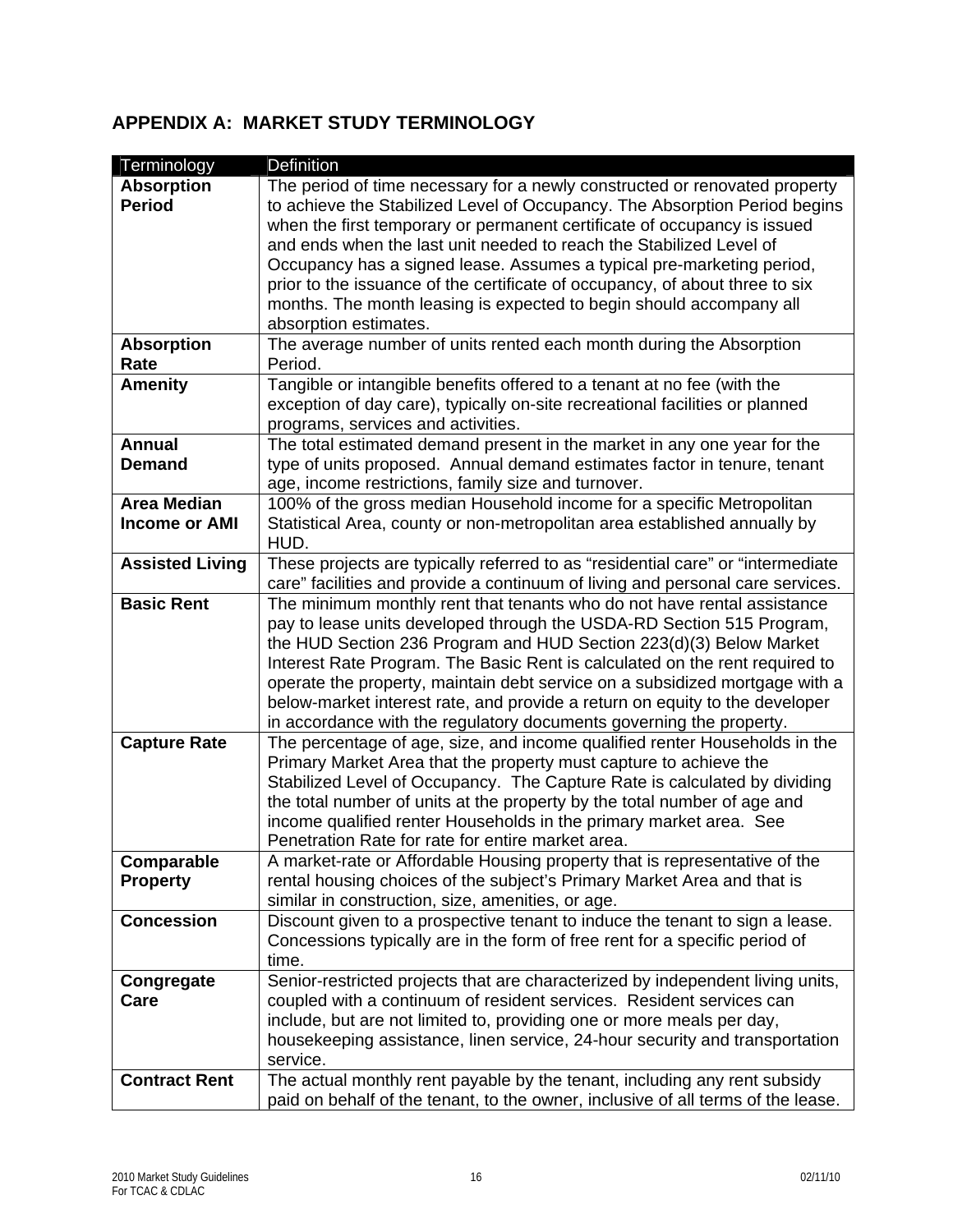| <b>Demand</b>          | An estimate of the total number of market Households that have both the<br>desire and the ability to obtain the product and/or services offered.           |
|------------------------|------------------------------------------------------------------------------------------------------------------------------------------------------------|
| <b>Effective Rents</b> | Market Rents less concessions.                                                                                                                             |
| <b>Family</b>          | A family consists of a householder (i.e., one who occupies or owns a                                                                                       |
|                        | house/head of a household) and one or more other persons living in the                                                                                     |
|                        | same household who are related to the householder by birth, marriage, or                                                                                   |
|                        | adoption. Not all households contain families since a household may                                                                                        |
|                        | comprise a group of unrelated persons or one person living alone. (Source:                                                                                 |
|                        | US Census)                                                                                                                                                 |
| <b>Gross Rent</b>      | The monthly housing cost to a tenant which equals the Contract Rent                                                                                        |
|                        | provided for in the lease plus the estimated cost of all Tenant Paid Utilities.                                                                            |
| <b>Household</b>       | All the persons who occupy a housing unit as their usual place of residence.                                                                               |
|                        | The occupants may be a single family, one person living alone, two or more                                                                                 |
|                        | families living together, or any other group of related or unrelated persons                                                                               |
|                        | who share living arrangements. (Source: U.S. Census)                                                                                                       |
| <b>Household</b>       | Changes in the number of Households for a particular area over a specific                                                                                  |
| <b>Trends</b>          | period of time, which is a function of new Household formation (e.g. at                                                                                    |
|                        | marriage or separation) and decreasing average Household size.                                                                                             |
| <b>Income Band</b>     | The range of incomes of Households which can pay a specific rent but do                                                                                    |
|                        | not have more income than is allowed by the Income Limits of a particular                                                                                  |
|                        | housing program. The minimum income typically is based on a defined                                                                                        |
|                        | Acceptable Rent Burden percentage and the maximum typically is pre-                                                                                        |
|                        | defined by specific programmatic requirements or by general market                                                                                         |
|                        | parameters.                                                                                                                                                |
| Independent            | Senior-restricted projects characterized by independent living units and a                                                                                 |
| Living                 | lack of assisted living services. Such projects may have community rooms,                                                                                  |
|                        | club houses or other common area amenities but do not offer assisted living<br>services. Tenants must contract for assisted living services with public or |
|                        | private agencies.                                                                                                                                          |
| <b>Infrastructure</b>  | Services and facilities including roads, highways, water, sewerage,                                                                                        |
|                        | emergency services, parks and recreation, etc. Infrastructure includes both                                                                                |
|                        | public and private facilities.                                                                                                                             |
| <b>Market</b>          | The difference, expressed as a percentage, between the estimated market                                                                                    |
| Advantage              | rent for an apartment property without income restrictions and the lesser of                                                                               |
|                        | (a) the owner's proposed rents or (b) the maximum rents permitted by the                                                                                   |
|                        | financing program for the same apartment property.                                                                                                         |
| <b>Market Area</b>     | A geographic area from which a Property is expected to draw the majority of                                                                                |
|                        | its residents.                                                                                                                                             |
| Market Area,           | The most likely geographic area from which a Property would draw its                                                                                       |
| <b>Primary (PMA)</b>   | support.                                                                                                                                                   |
| <b>Market Area,</b>    | The portion of a market area that supplies additional support to an                                                                                        |
| <b>Secondary</b>       | apartment property beyond that provided by the primary market area.                                                                                        |
| (SMA)                  |                                                                                                                                                            |
| <b>Market Demand</b>   | The number of units required in a defined market area to accommodate                                                                                       |
|                        | Demand (i.e. Households that desire to improve the quality of their housing                                                                                |
|                        | without significantly increasing their economic burden).                                                                                                   |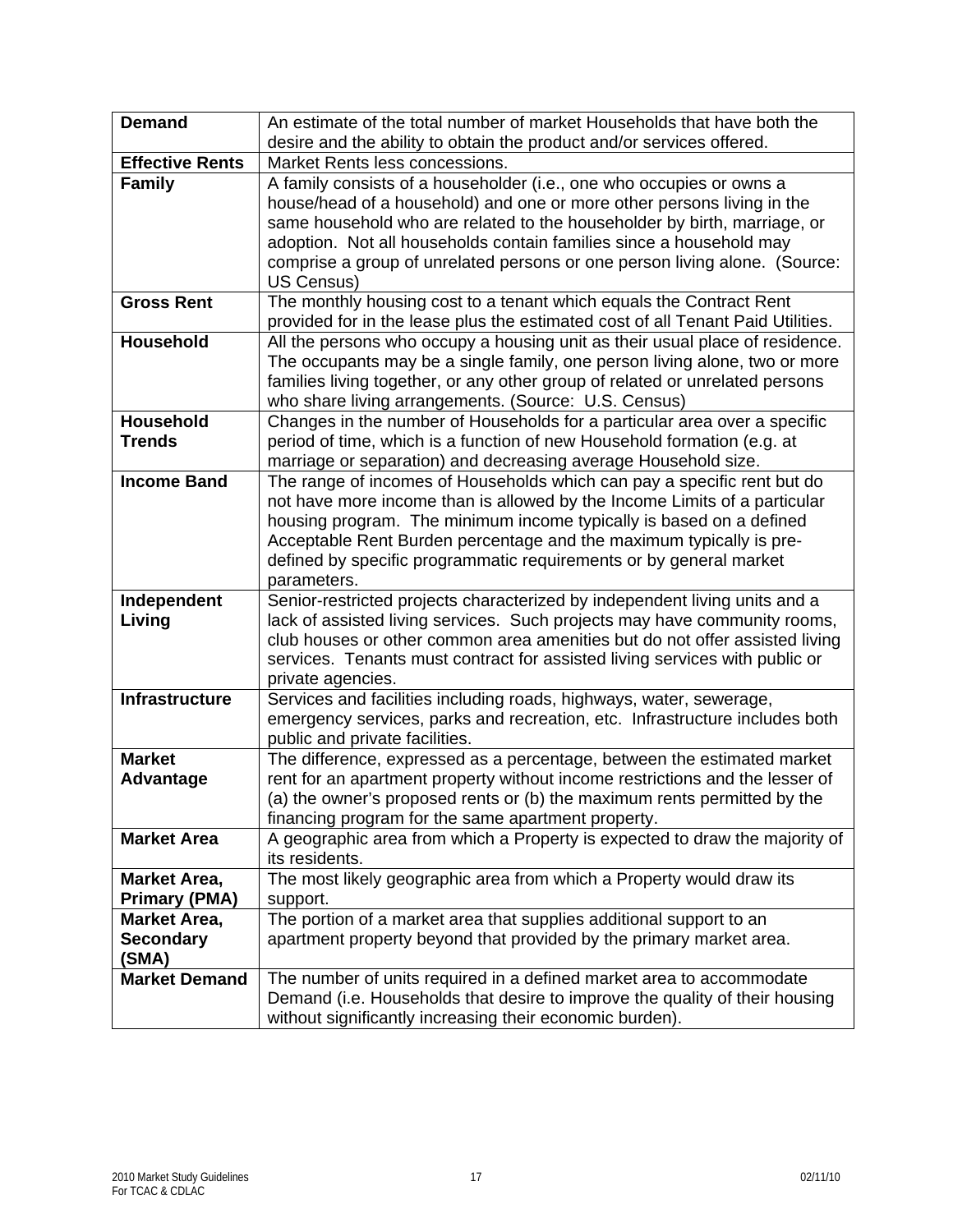| <b>Market</b>           | An analysis that determines whether a proposed development can attain its       |
|-------------------------|---------------------------------------------------------------------------------|
| <b>Feasibility</b>      | target rents, taking into account the development's characteristics (location,  |
| <b>Analysis</b>         | size, unit mix, design, and amenities), the depth of its target market, and the |
|                         | strength of its appeal in comparison to other existing and planned options      |
|                         | available to potential consumers.                                               |
| <b>Marketability</b>    | The manner in which the subject fits into the market; the relative desirability |
|                         | of a property (for sale or lease) in comparison with similar or competing       |
|                         | properties in the area.                                                         |
| <b>Market Vacancy</b>   | Average number of apartment units in any market area which are                  |
| Rate                    | unoccupied divided by the total number of apartment units in the same           |
|                         | market area, excluding units in properties which are in the lease-up stage.     |
| <b>Metropolitan</b>     | A geographic entity defined by the federal Office of Management and             |
| <b>Statistical Area</b> | Budget for use by federal statistical agencies, based on the concept of a       |
| (MSA)                   | core area with a large population nucleus, plus adjacent communities            |
|                         | having a high degree of economic and social integration with that core.         |
|                         | Qualification of an MSA requires the presence of a city with 50,000 or more     |
|                         | inhabitants, or the presence of an Urbanized Area (UA) and a total              |
|                         | population of at least 100,000. The county or counties containing the largest   |
|                         | city and surrounding densely settled territory are central counties of the      |
|                         | MSA. Additional outlying counties qualify to be included in the MSA by          |
|                         | meeting certain other criteria of metropolitan character, such as a specified   |
|                         | minimum population density or percentage of the population that is urban.       |
| Move-up                 | An estimate of how many consumers are able and willing to relocate to           |
| <b>Demand</b>           | more expensive or desirable units, such as tenants who move up from             |
|                         | Class C properties to Class B; and Class B tenants that move up to class A      |
|                         | properties; and tenants that move from Class C and B properties to new          |
|                         | superior Tax Credit properties. For purposes of demonstrating move-up           |
|                         | demand both changes in Class Construction Type, and changes in Quality          |
|                         | Classification of 5 or more, may be considered (Reference the California        |
|                         | State Board of Equalization Assessor's Handbook Section 531, January            |
|                         | 2003, pages 4-5 for definitions of Class and Quality Classifications).          |
| Neighborhood            | An area of a city or town with common demographic and economic features         |
|                         | that distinguish it from adjoining areas.                                       |
| <b>Net Rent (also</b>   | <b>Gross Rent less Tenant Paid Utilities.</b>                                   |
| referred to as          |                                                                                 |
| <b>Contract Rent</b>    |                                                                                 |
| or Lease Rent)          |                                                                                 |
| <b>Penetration</b>      | The percentage of age and income qualified renter Households in the             |
| Rate                    | Primary Market Area that all existing and proposed properties, to be            |
|                         | completed within six months of the subject, and which are competitively         |
|                         | priced to the subject that must be captured to achieve the Stabilized Level     |
|                         | of Occupancy. Funding agencies may require restrictions to the qualified        |
|                         | Households used in the calculation including age, income, living in             |
|                         | substandard housing, mover ship and other comparable factors. See               |
|                         | Capture Rate for property specific rate.                                        |
| Pent-up                 | A market in which there is a scarcity of supply and vacancy rates are very      |
| <b>Demand</b>           | low.                                                                            |
| <b>Population</b>       | Changes in population levels for a particular area over a specific period of    |
| <b>Trends</b>           | time—which is a function of the level of births, deaths, and net migration.     |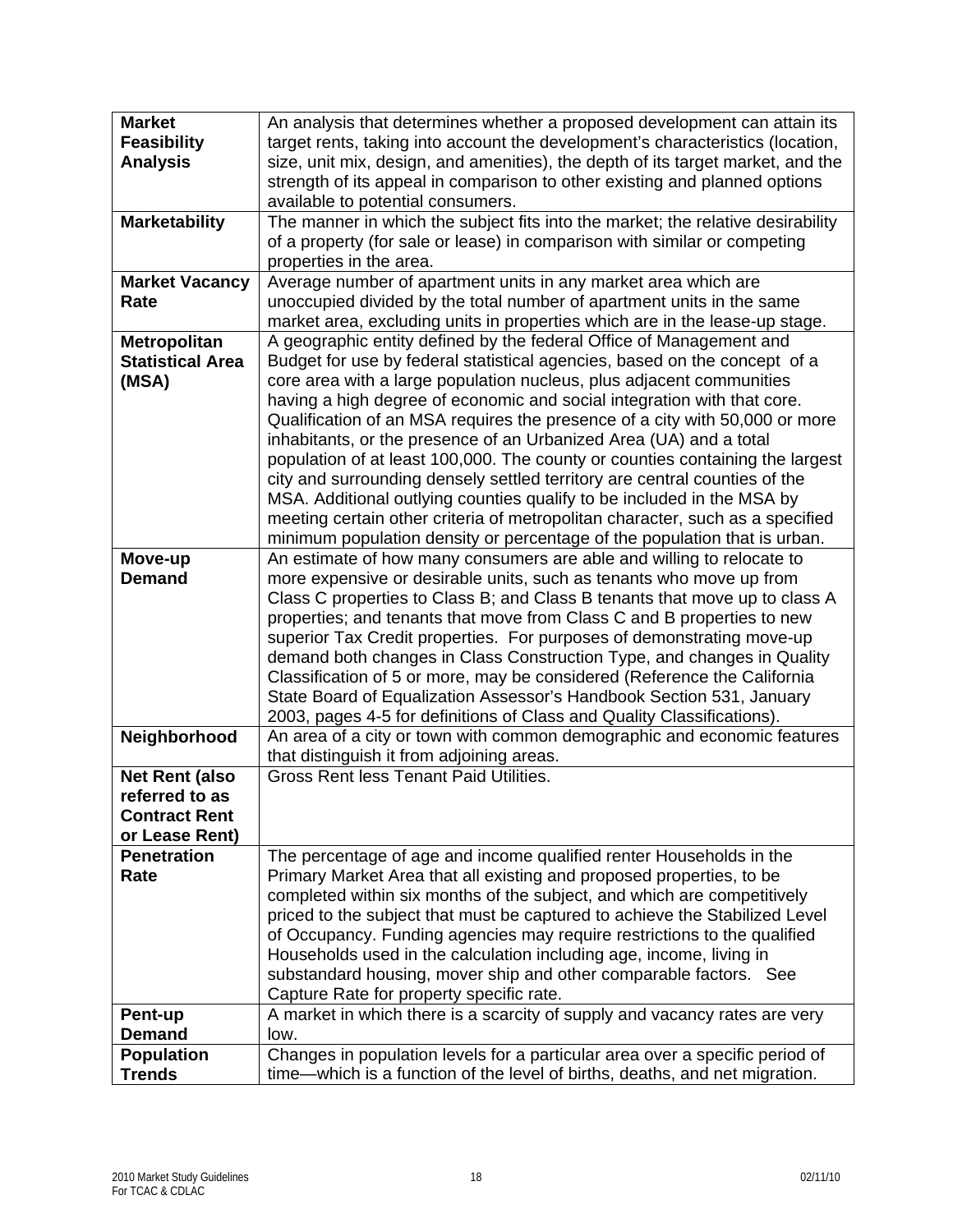| <b>Project Based</b>    | Rental assistance from a federal, state or local program that is allocated to   |
|-------------------------|---------------------------------------------------------------------------------|
| Rent                    | the property or a specific number of units in the property and is available to  |
| <b>Assistance</b>       | each income eligible tenant of the property or an assisted unit.                |
| <b>Rent Burden</b>      | Contract Rent plus Tenant Paid Utilities divided by the gross monthly           |
|                         | Household income.                                                               |
| <b>Rent Burdened</b>    | Households with Rent Burden above the level determined by the lender,           |
| <b>Households</b>       | investor, or public program to be an acceptable rent-to-income ratio.           |
| <b>Restricted Rent</b>  | The maximum allowable rent under the restrictions of a specific housing         |
|                         | program or subsidy.                                                             |
| <b>Saturation</b>       | The point at which there is no longer demand to support additional units.       |
| Single-family           | A dwelling unit, either attached or detached, designed for use by one           |
| <b>Housing</b>          | Household and with direct access to a street. It does not share heating         |
|                         | facilities or other essential building facilities with any other dwelling.      |
| <b>Special Needs</b>    | Specific market niche which is typically not catered to in a conventional       |
| <b>Population</b>       | apartment property. This population should exhibit certain criteria which can   |
|                         | be well-defined and are reasonably quantifiable, in order, for example, to      |
|                         | assess the need and demand from this source.                                    |
| <b>Stabilized Level</b> | The underwritten or actual number of occupied units that a property is          |
| of Occupancy            | expected to maintain after the initial rent-up period, expressed as a           |
|                         | percentage of the total units. For TCAC projects these percentages are          |
|                         | equal to a physical occupancy rate that will generate 90% of aggregate          |
|                         | restricted rents for SRO and Special Needs units and generate 95% of            |
|                         | aggregate restricted rents for all other types of units.                        |
| Step-up or              | A market area characterized by natural and/or constructed amenities that is     |
| <b>Strong Market</b>    | generally attractive to both renters and homeowners. Typically                  |
|                         | characterized by stronger home prices and higher rents relative to the          |
|                         | county or secondary market area.                                                |
| <b>Step-Down or</b>     | A market area characterized by a lack of natural and/or constructed             |
| <b>Weak Market</b>      | amenities that is generally less attractive to both renters and homeowners.     |
|                         | Typically characterized by weaker home prices and lower rents relative to       |
|                         | the county or secondary market area.                                            |
| <b>Subsidy</b>          | Monthly income received by a tenant or by an owner on behalf of a tenant to     |
|                         | pay the difference between the apartment's contract rent and the amount         |
|                         | paid by the tenant toward rent.                                                 |
| <b>Substandard</b>      | Housing conditions that are conventionally considered unacceptable which        |
| <b>Conditions</b>       | may be defined in terms of lacking plumbing facilities, one or more major       |
|                         | systems not functioning properly, or overcrowded conditions.                    |
| <b>Target Income</b>    | The estimated Income Band from which the subject property will likely draw      |
| <b>Band</b>             | tenants.                                                                        |
| Target                  | Market niche a development will appeal to or cater to.                          |
| <b>Population</b>       |                                                                                 |
| <b>Tenant Paid</b>      | The cost of utilities necessary for the habitation of a dwelling unit which are |
| <b>Utilities</b>        | paid by the tenant. Tenant Paid Utilities do not include costs for telephone    |
|                         | or cable service.                                                               |
| <b>Tenure</b>           | The distinction between owner-occupied and renter-occupied housing units.       |